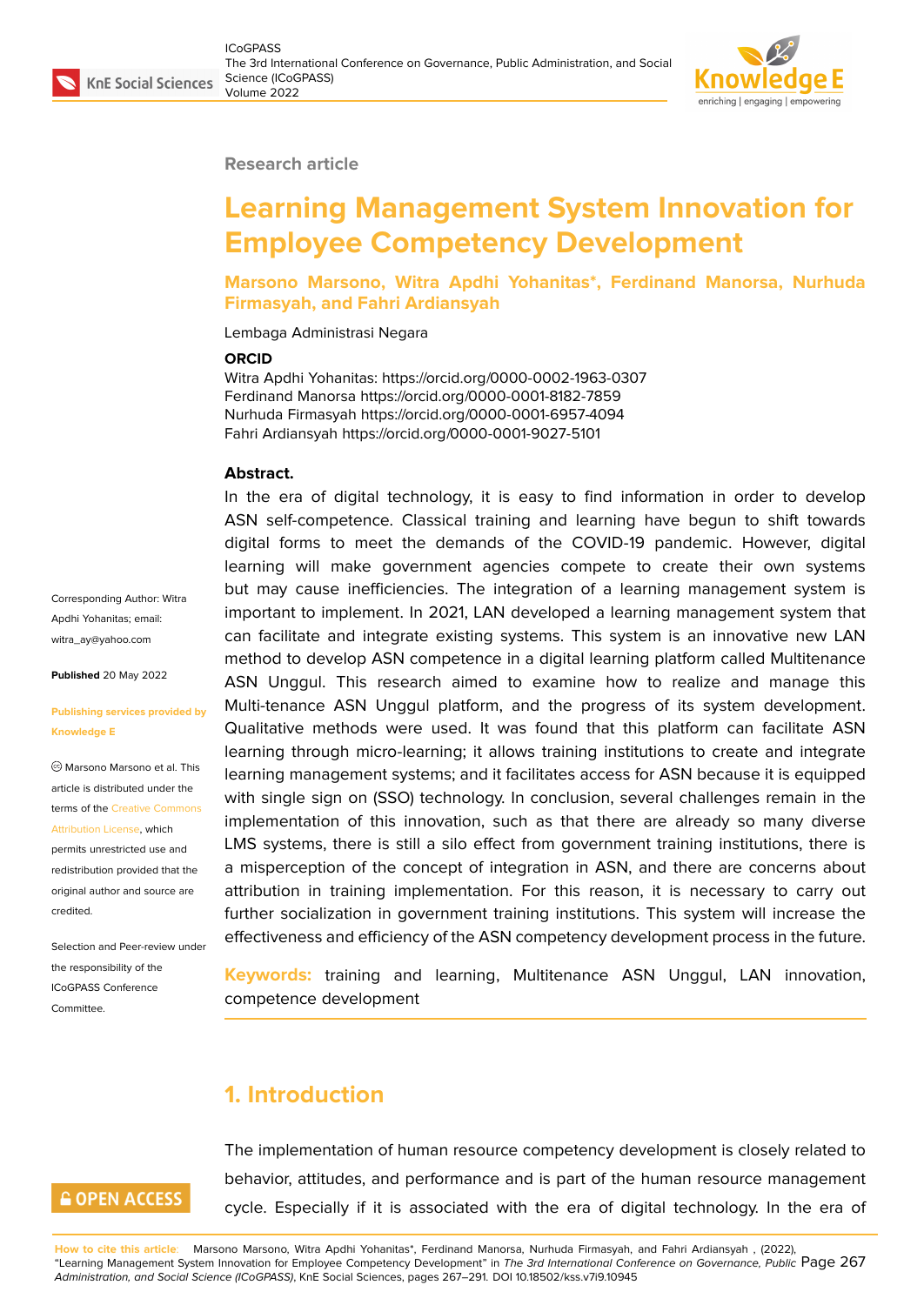

digital technology, it will be very easy to find information in order to develop ASN selfcompetence. The organizers of training for ASN are also very dependent on the use of digital technology. This is because classical training and learning has certainly begun to shift towards digital to meet the demands of the COVID-19 pandemic.

The Covid-19 pandemic that has occurred since 2020 has increasingly raised awareness about the benefits of digital technology in developing ASN competencies. Responding to this sudden situation, National Institute of Public Administration (NIPA) implemented flexible and distance learning policies as well as technology integration to support the development of ASN competencies. Throughout 2020 and into 2021, training for ASN was relatively unimpeded thanks to the use of digital technology.

The process of organizing training and learning for ASN so far includes the process of training design, selection of learning models, development of learning materials and implementation scenarios as well as appropriate learning media, classical classroom management, to how to communicate with post-training participants. And the COVID-19 pandemic certainly requires all ASN training and learning providers to be more creative and enter the digital learning era. Therefore, digital learning will make government agencies compete to create their own systems and cause inefficiencies. The integration of the learning management system is certainly very important to implement.

In 2019, in the midst of demands for the development of training and learning patterns for civil servant who are increasingly diversified, NIPA develops an LMS which is named 'ASN Unggul'. This ASN Unggul utilizes many working mechanisms of an LMS which is quite complex but is still limited to the management of one agency or can be called single-tenancy. Existing learning is also still limited to assignments and more on managerial and technical functional competencies. So that the opportunity for civil servant to get training materials that can improve abilities and performance is still lacking. Methods and innovations are needed to provide competency development for all civil servant with more flexibility and variety.

In 2021 NIPA develops a learning management system that can facilitate and integrate existing systems. This system is an innovative new NIPA method to develop civil servant competence in a digital learning platform called ASN Unggul Multi-tenancy. Even so, NIPA as the agency responsible for developing civil servant competencies, has taken advantage of the use of digital technology since 2014 by starting to use the Learning Management System (LMS). However, its use is still minimal.

The development of ASN Unggul into this multi-tenance model is a response to the many LMS that have been developed by government agencies but are only exclusive to their ASN. In fact, if some of the learning materials made can be accessed easily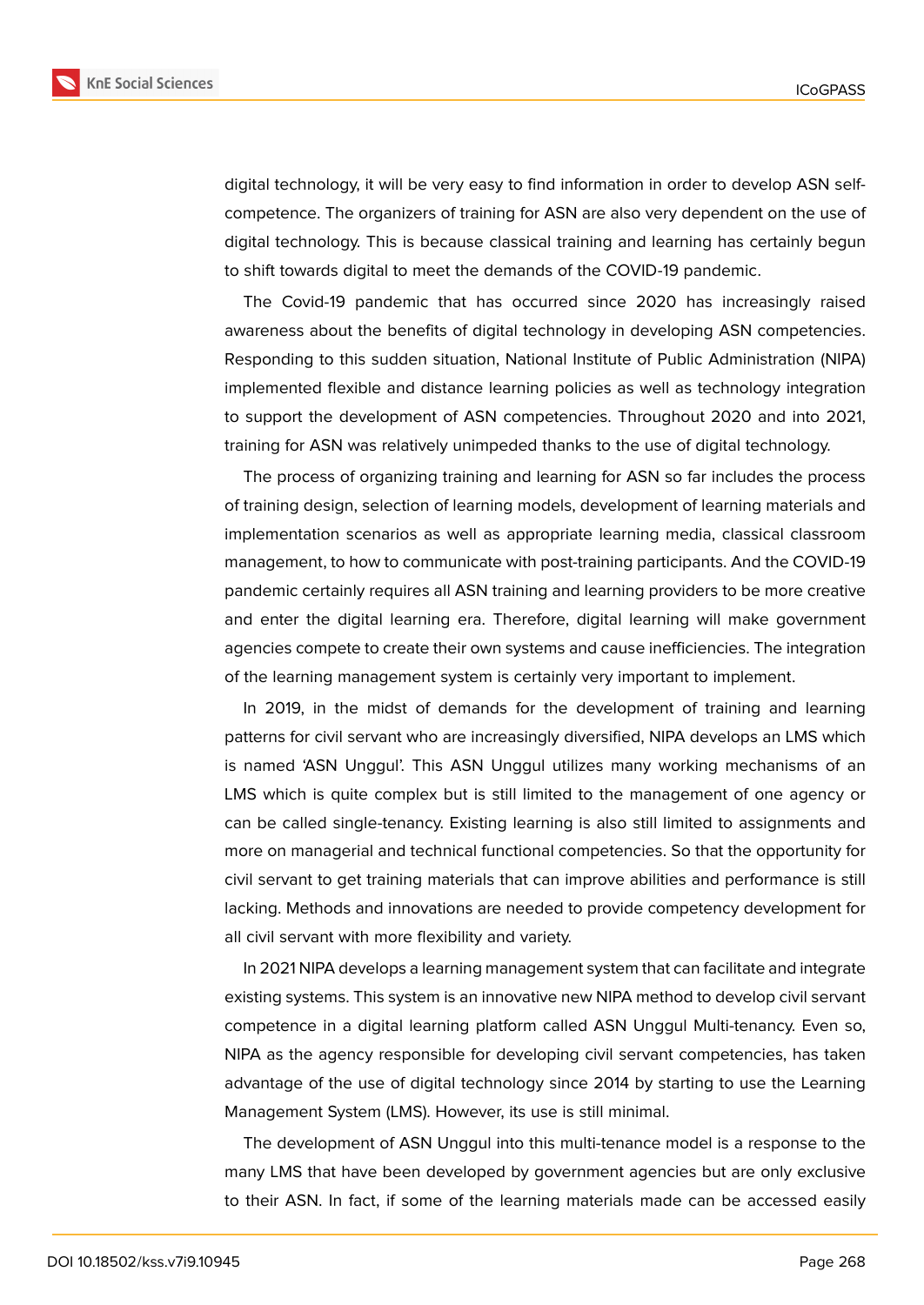by other ASN, of course knowledge will spread more quickly and ASN will be more independent in learning because of the many choices.

LMS is one of the uses of digital technology in terms of facilitating electronic learning or e-learning. In Indonesia, e-learning has been widely used by private companies and BUMN and Ministries, Institutions, and Local Governments. For example, the Ministry of Finance, along with the increasing use of e-learning, NIPA as civil servant training supervisor makes a policy regarding the use of e-Learning in civil servant training through NIPA Regulation No. 8 of 2018. E-learning is a telecommunications technology to convey information on education and training [1] through activities to plan, implement, and assess certain learning processes [2].

The first generation of ASN Unggul (single-tenancy) was built in the midst of the proliferation of using LMS in many government [ag](#page-23-0)encies. There is even a government agency may have several LMS for trai[nin](#page-23-1)g, even in certain cases one training has its own LMS. On the one hand, this is a sign of the growth of new awareness about the usefulness of technology in competency development. However, such proliferation of LMS can be counterproductive. Of course, this can lead to inefficiency in the use of resources due to the large number of LMS being built and managed, even though LMS can be used together. From the perspective of civil servant who are users, this can cause difficulties to access and use the LMS due to the diversity of interfaces and learning delivery structures in each LMS. In short, the proliferation of LMS creates complexity for users and costly for competency development providers.

At the time of implementation, The initial version of ASN Unggul (single-tenance) was built in the midst of the proliferation of using LMS in various government agencies. In the past, there was even a government agency that could have several LMS for training, even in certain cases one training had its own LMS. On the one hand, this is a sign of the growth of new awareness about the usefulness of technology in competency development. However, such proliferation of LMS can be counterproductive. Of course, this can lead to inefficiency in the use of resources because many LMSs are built and maintained even though LMS can be used together. From the perspective of ASN employees who are users, this can cause difficulties to access and use the LMS due to the diversity of interfaces and learning delivery structures in each LMS. In short, the proliferation of LMS creates complexity for users and costly for competency development providers.

ASN Unggul single-tenancy help the process of organizing training and education in LAN. This can be proven from data throughout 2020, ASN Unggulhas facilitated more than 4000 participants in 111 training forces. The nature of the learning system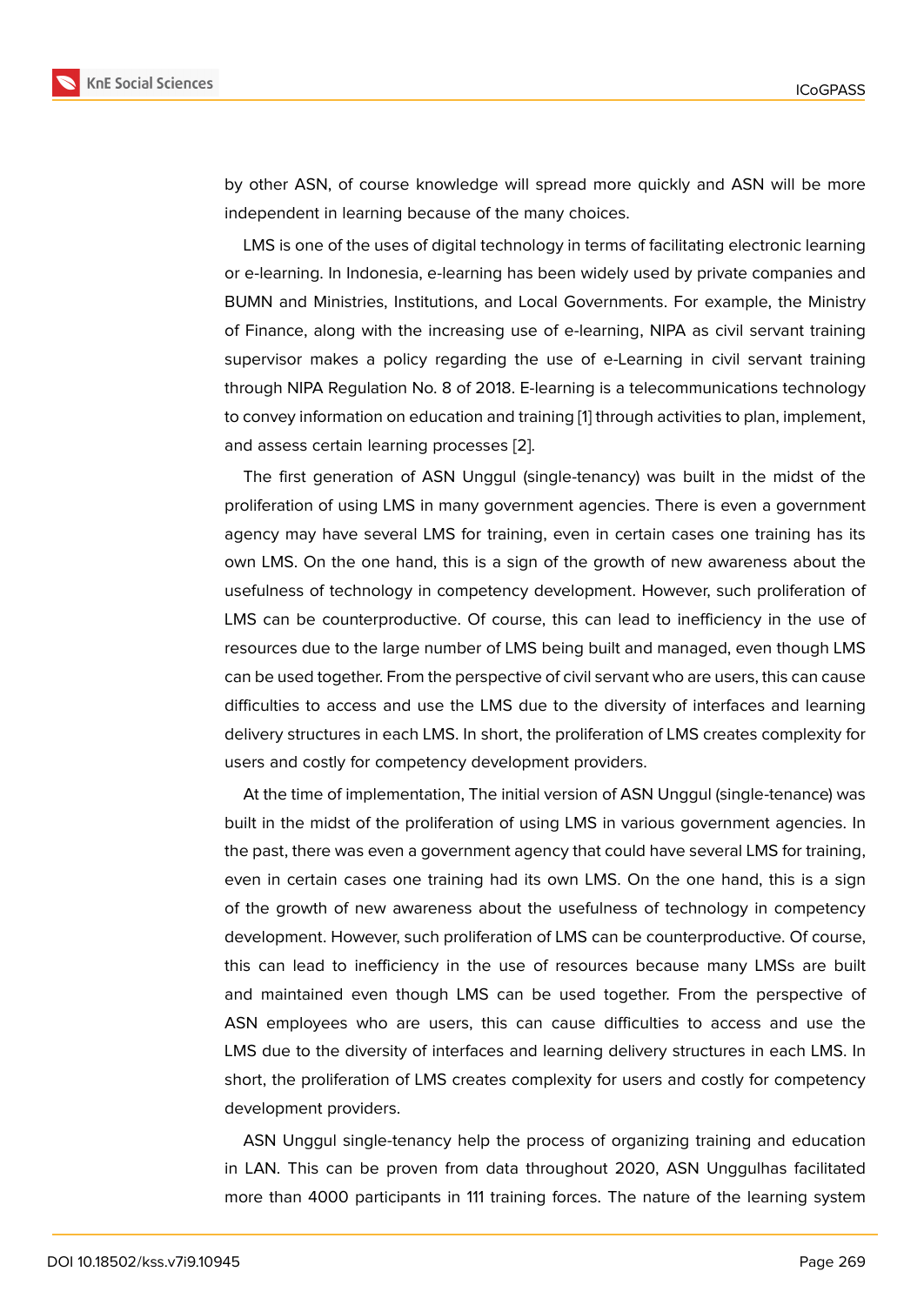that is mandatory or assigned, makes ASN who can use it only as assignments, with a combined learning method of synchronous and asynchronous.

ASN Superior Multitenance is an innovation of learning management system developed by LAN in 2021. The development of LMS technology is called innovation because Innovation is an idea, method or object that is considered something new or up-todate [3] which is the result of developing, utilizing / mobilizing knowledge, skills and experience to create or update new products, processes or systems [4] which can be an organizational mechanism in adapting to a dynamic environment [5]. ASN Unggul Multi-[te](#page-23-2)nancy can be said to be a technological innovation which is one of the eight (8) types of innovations that exist in public administration innovation.

Innovation in public administration is described as ideas, ideas, t[ho](#page-23-3)ughts, breakthroughs, in the context of reforming the practice and process of government administration, so that it has added value in one or more aspects and or processes of public administration. These ideas must of course have elements of novelty, usefulness, can be adopted/replicated, sustainability and do not conflict with the applicable laws and regulations [6]. This is in line with Agus Dwiyanto (2013) as contained in LAN1<sup>6</sup> which states that innovation is everything related to new ideas and knowledge and their transformation into outcomes that can create added value in practices and processes, goods and [se](#page-23-4)rvices. service. And in public administration, innovation is every form of transformation of new ideas and knowledge that is able to create added value in one or more aspects and or processes of public administration. This is why, the development of ASN Unggul technology from single-teancy to multi-tenancy can be called innovation. An innovation consists of several components such as a description of innovation activities, driving factors, inhibiting factors, stages of implementation, and the benefits of an innovation. (6 p8) Therefore, in this paper, we will try to explain the ASN Unggul multi-tenancy as an innovation in developing civil servant competence using this pattern.

#### **1.1. Purpose of Papers**

Through the discussion of the Multitenance ASN Unggul which is an innovation of learning management systems in developing ASN competencies, it was found that the aim is to photograph the history of the development of the ASN Unggul platform, identify the driving and inhibiting factors for the development of ASN Unggul and milestones for the development of ASN Unggul.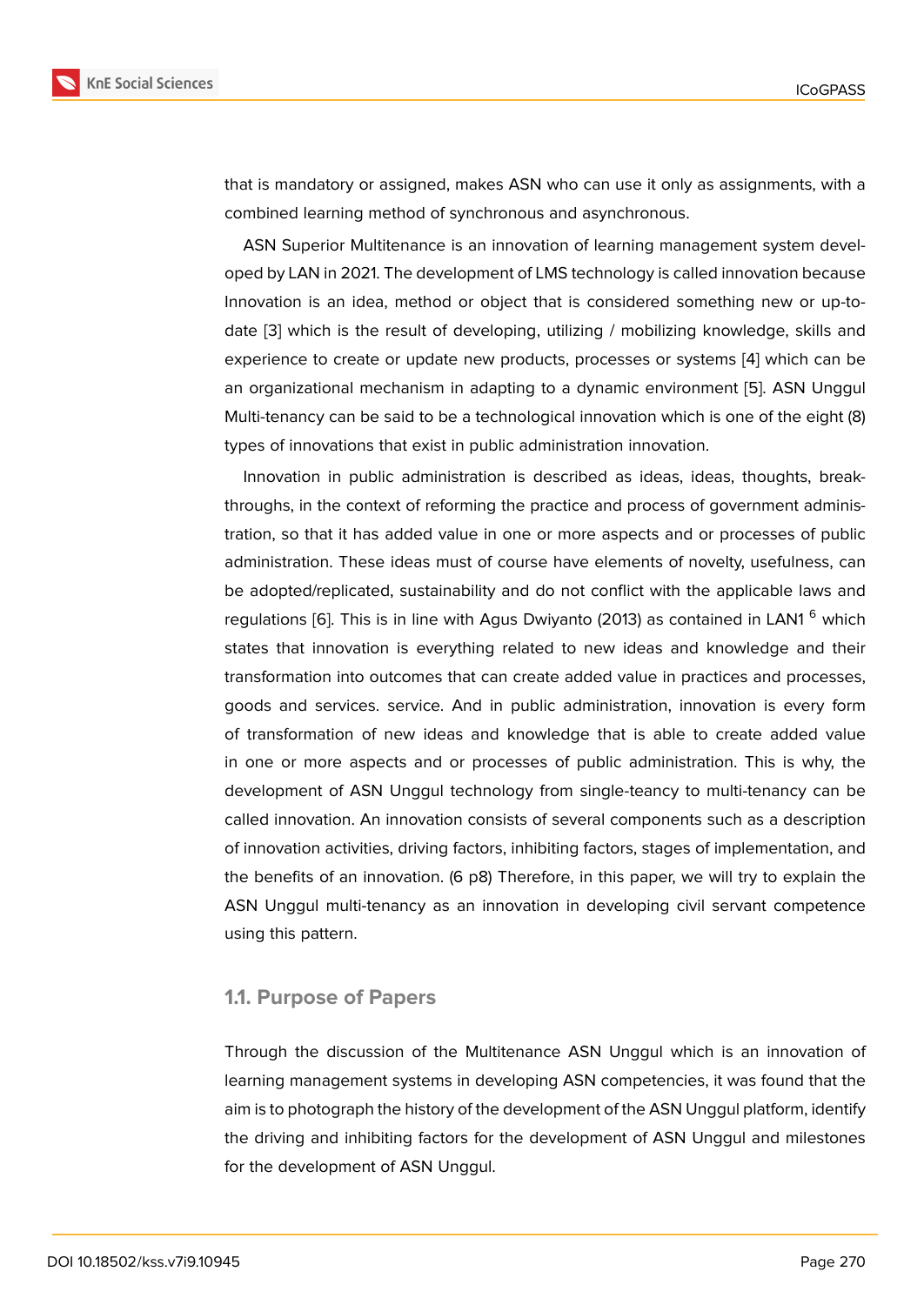#### **1.2. Benefit of paper**

Based on these objectives, the benefits of writing ASN Unggul Multitenance papers which become an innovation of learning management systems in developing ASN competencies are to describe innovations in learning management systems through:

Information related to the history of the development of the ASN Unggul LMS platform. The driving and inhibiting factors for the development of ASN Unggul; as well as Stages/milestones of ASN Unggul development.

#### **1.3. Novelty from Other Research**

The writing of ASN Unggul Multitenance papers which is an innovation of learning management systems in developing ASN competencies has a novelty side from other papers that discuss competency development, learning management systems and also e-learning. The novelty is related to LMS innovation by utilizing a multitension model that allows training institutions, both ministries/institutions/regions to create their own LMS. In addition, the integration features offered will encourage effectiveness and efficiency in the implementation of ASN competency development and the creation of LMS. For example, in a paper entitled Competency Development of State Civil Apparatus in the Government of East Kalimantan Province, it is explained that employee competency development is emphasized on three competencies from the side of high leadership and pays more attention to the priorities of local sons and it is considered not optimal implementation because it is limited by budget. Here we have not discussed the use of e-learning as a learning infrastructure.[7]

Furthermore, from the paper entitled Evaluation of the Implementation of E-Learning Learning Models in the Basic Training of Prospective Civil Servants, it is explained that e-learning is an alternative learning [mo](#page-23-5)del for participants of the Basic Training of Prospective Civil Servants. Implementation through e-learning is considered effective in increasing participants' understanding of the training subjects. However, improvements are needed in terms of e-learning systems/applications, learning facilitators, implementation time, and the need for adaptation of conventional learning elements.[8] Here we focus on the results of a survey of training participants within a certain time who are still using e-learning applications developed by LAN before the establishment of Single Tenance ASN Unggul

Furthermore, from a paper entitled Learning Management System with Collaborative Learning Method Using the Facebook Social Networking Platform, it is explained that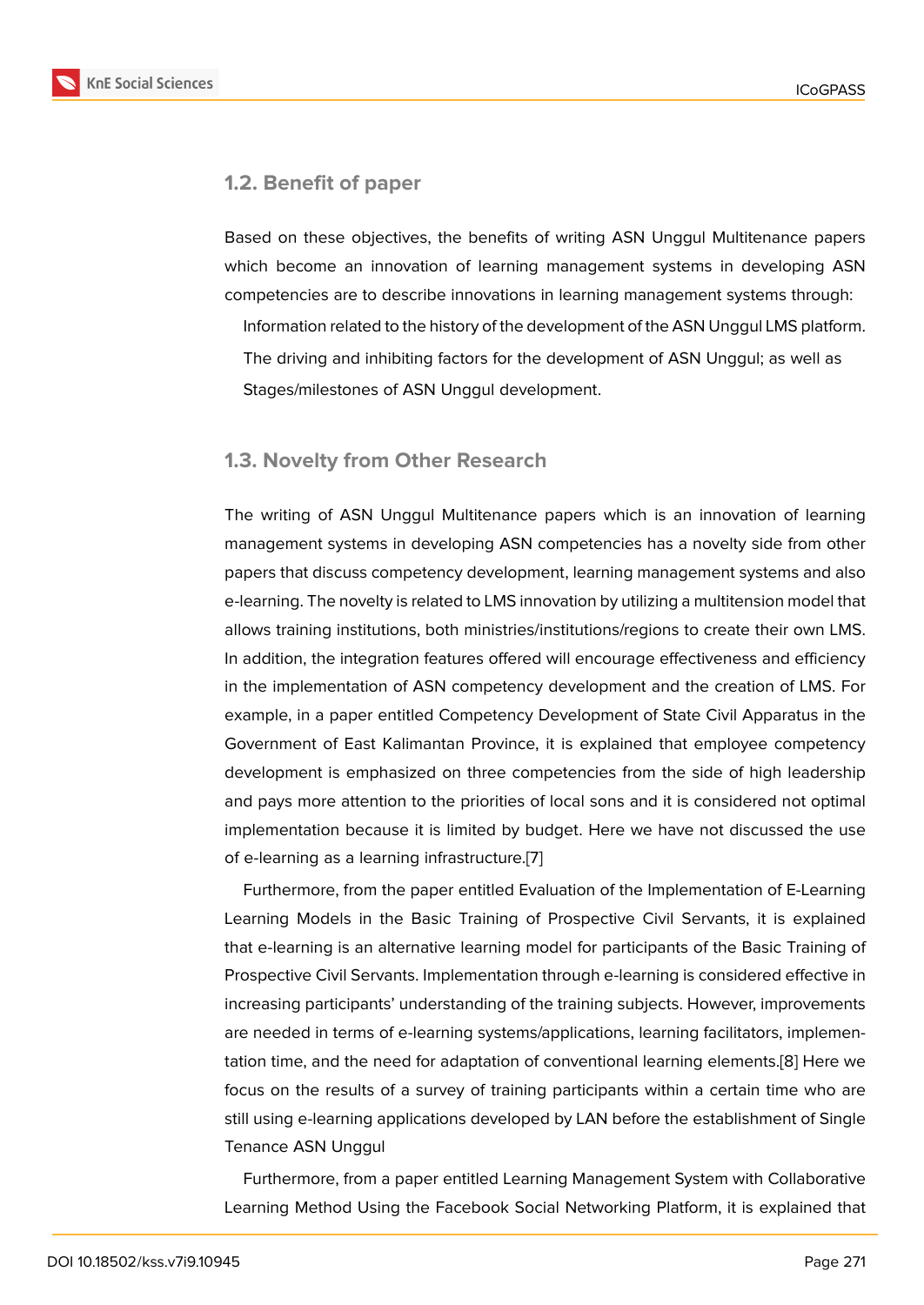technological developments in 2011 made various E-learning or Learning Management Systems (LMS) developed with various methods and techniques of learning approaches, both Personal Learning and Collaborative. Learning. The blog feature on Facebook at that time was considered to be able to make social networking used as an alternative to increase interaction and communication between students so that there was an opportunity to create real collaboration. With serious research, the author develops a Learning management system application with the concept of Collaborative Learning which is integrated with the Facebook platform and works on the application canvas and Facebook tab page.[9] Of course, this research was conducted before the LMS developed rapidly, and now the LMS feature already has various features to facilitate collaborative activities, including the Multitenance ASN Unggul.

### **2. Literatur Review**

In managing human resources, a manager must provide equal opportunities and give clear tasks [10] besides that it can influence the behavior of other people, both individually and in groups (11 p262) so that they can achieve the desired goals. The development of ASN competencies has also been regulated in the Regulation of the Ministry of State Apparatur [Util](#page-23-6)ization and Bureaucratic Reform of the Republic Indonesia Number 38 of 2017 concerning Competency Standards for Civil Servant. There are three competencies written in Article 4 paragraph 2, namely technical competence, managerial competence and socio-cultural competence.

Talking about the development of ASN competence will not be separated from a concept of human resource management (HR). Human resource management is a science of managing human resources in relation to their roles, which is carried out through the process of obtaining, training, appraising, and compensating employees (10 p39), as well as finding, using, maintaining, and developing people (12 p33) through a system that influences employee behavior, attitudes, and performance.[13]

Competence is an ability to carry out work in order to produce the best output through Unggulperformance based on the actualization of knowledge, skills, and behavior. Competence can also describe individual characteristics in carrying ou[t re](#page-23-7)sponsibilities, identifying the quality of performance, attitude, communication, and development. Competence is an area of knowledge or skill that is critical for production tooutputs .[12]

Competence according to Dubois dan Rothwell  $^{12}$ , competencies can be divided into four, first is technical competence, namely competence regarding the field that is the main task of the organization. Second is managerial competence namely competenc[ies](#page-23-8)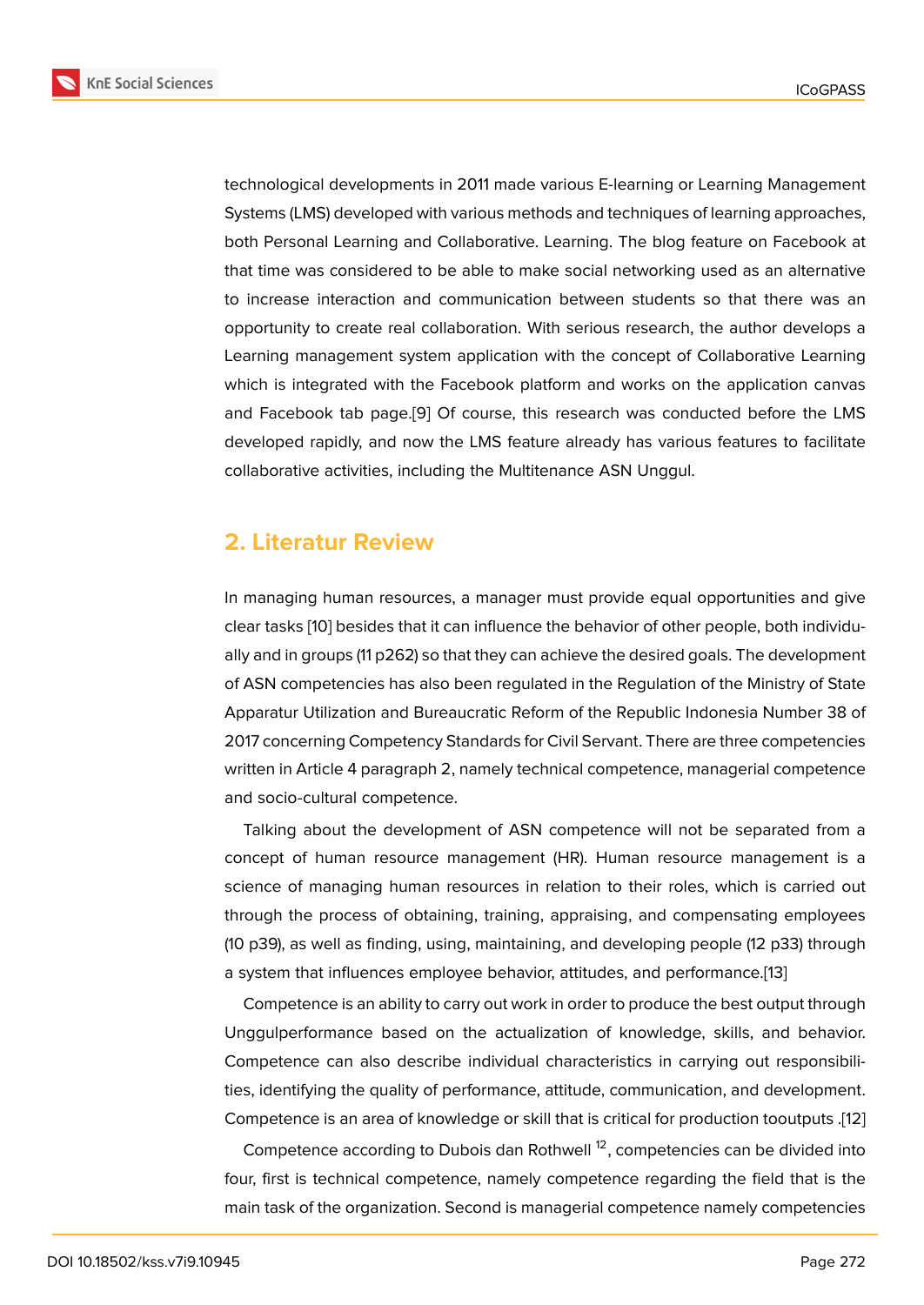

related to various managerial abilities needed in handling organizational tasks. Third, social competence namely the ability to communicate needed by the organization in carrying out its main tasks. Fourth, intelectual/strategic competence namely the ability to think strategically with a far-sighted vision.

In the aspect of developing the competence of civil servants, there are three competencies that must be met, namely first, technical competence, namely knowledge, skills, and attitudes/behaviors that can be observed, measured, and developed specifically related to the technical field of the position. Second, managerial competence, namely knowledge, skills, and attitudes/behaviors that can be observed, measured, developed to lead and/or manage organizational units. Third, socio-cultural competencies, namely knowledge, skills, and attitudes/behaviors that can be observed, measured, and developed related to the experience of interacting with pluralistic societies in terms of religion, ethnicity and culture, behavior, national insight, ethics, values, morals, emotions and principles, which must be fulfilled by every position holder to obtain work results in accordance with the role, function and position.

From a policy perspective, competency development is one of the terms often mentioned in Government Regulation No. 11 of 2017 concerning Civil Servant Management. This means that the development of civil servants' competence has been seen as a necessity, especially to achieve world class apparatur. In Government Regulation No. 11 of 2017 article 203 paragraph 3 it is stated that competency development is carried out by taking into account performance appraisal. Meanwhile, in Government Regulation No. 11 of 2017 article 204, it is stated that competency development is used as the basis for career appointments and appointments.

One of the interesting mandates from Government Regulation No. 11 of 2017 concerning Management of Civil Servants which mentions competency development is the right for every civil servant to develop his potential for at least 20 hours of lessons per year per civil servant based on article 203 paragraph 4. In addition, related to the merit system, Government Regulation No. 11 of 2017 article 134 paragraph 2 letter G also mentions that one of the criteria for the merit system in the appointment of certain functional officers is the existence of planning and providing opportunities for competency development according to the results of the performance appraisal.

Furthermore, Regulation of the Ministry of State Apparatur Utilization and Bureaucratic Reform of the Republic Indonesia No. 38 of 2017 concerning Competency Standards for Positions of Civil Servant is sufficient to facilitate HR management units to map existing competency gaps and job competency standards. However, it only discusses related to managerial and socio-cultural competency standards. The mandate of developing the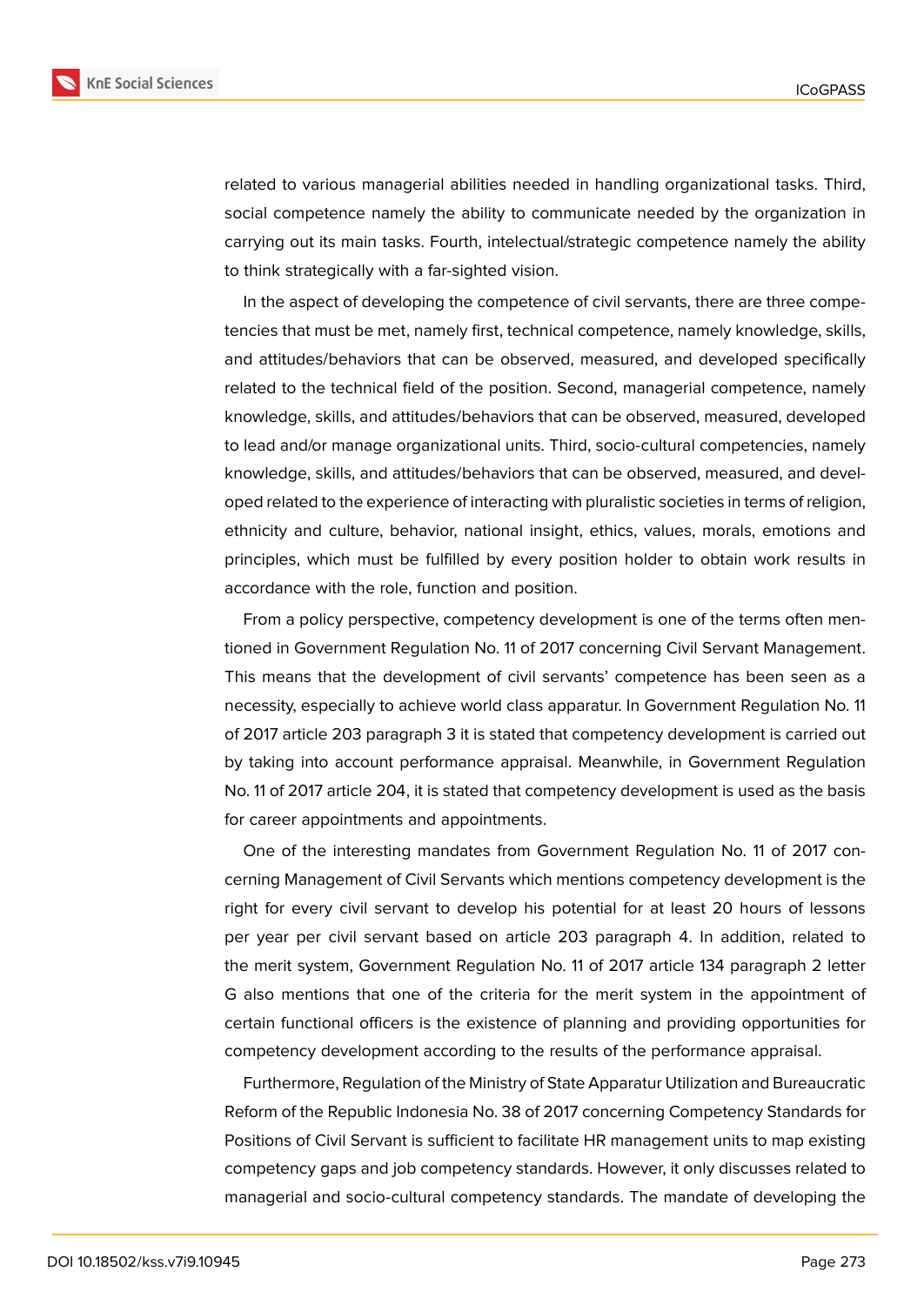competence of Government Regulation No. 11 of 2017 concerning Civil Servant Management has been revealed in NIPA Regulation No. 10 of 2018 concerning Competence Development. The legislation mentions various forms of competency development, both classical and non-classical. However, technical guidelines for implementing competency development still need to be studied and elaborated further.

LMS itself is an application technology to create an integrated training system so that it can prepare, organize, view, report interactions [14] or communicate, collaborate, learn, transfer knowledge, and learn.[15] It can also be said that LMS automates the administration of a training so as to facilitate the learning process. This means that an LMS can handle user management, administrative [ma](#page-23-9)nagement on virtual courses, management of communication tools.

Current LMS technology allows users to self-register for a training and choose which lessons to follow. Training managers can also build their own training quickly and easily with a provider / service provider that provides LMS creation services. Technology can provide the ability to create sub LMS from the server of the LMS provider. Take Moodlenesia, for example. This LMS creation service provider makes it easy for users to create their own LMS and act as admin. So that it can determine the appearance of the LMS, delivery model and management. Therefore, if this can be applied by government agencies, it will provide efficiency and savings in the state budget in terms of developing ASN competencies. This technology will be applied in the development of ASN Unggul LMS as well as an innovation in the implementation of competency development in terms of technology. This innovation is also known as ASN Unggul Multi-tenancy.

This multi-tenance ASN Unggul LMS is a technological innovation developed by LAN to answer the various ineffectiveness of the many LMS developed by Ministries/Institutions/Regional. Technological innovation is the creation or use of new technology that is more effective and able to solve problems.(6 p8) Technological innovation is usually carried out through the introduction of e-government and updating of equipment or devices to support work. Technological innovation begins with the realization that the technology that has been used, so far is not in accordance with the times (16 p27). The use of old technology hinders the implementation of more effective work and cannot meet consumer aspirations.(16 p28)

An innovation consists of several components such as a description of innovation activities, driving factors, inhibiting factors, stages of implementation, and the benefits of an innovation. (6 p8) Therefore, in this paper we will try to explain the multitenance ASN Unggul as an innovation in developing ASN competence using this pattern.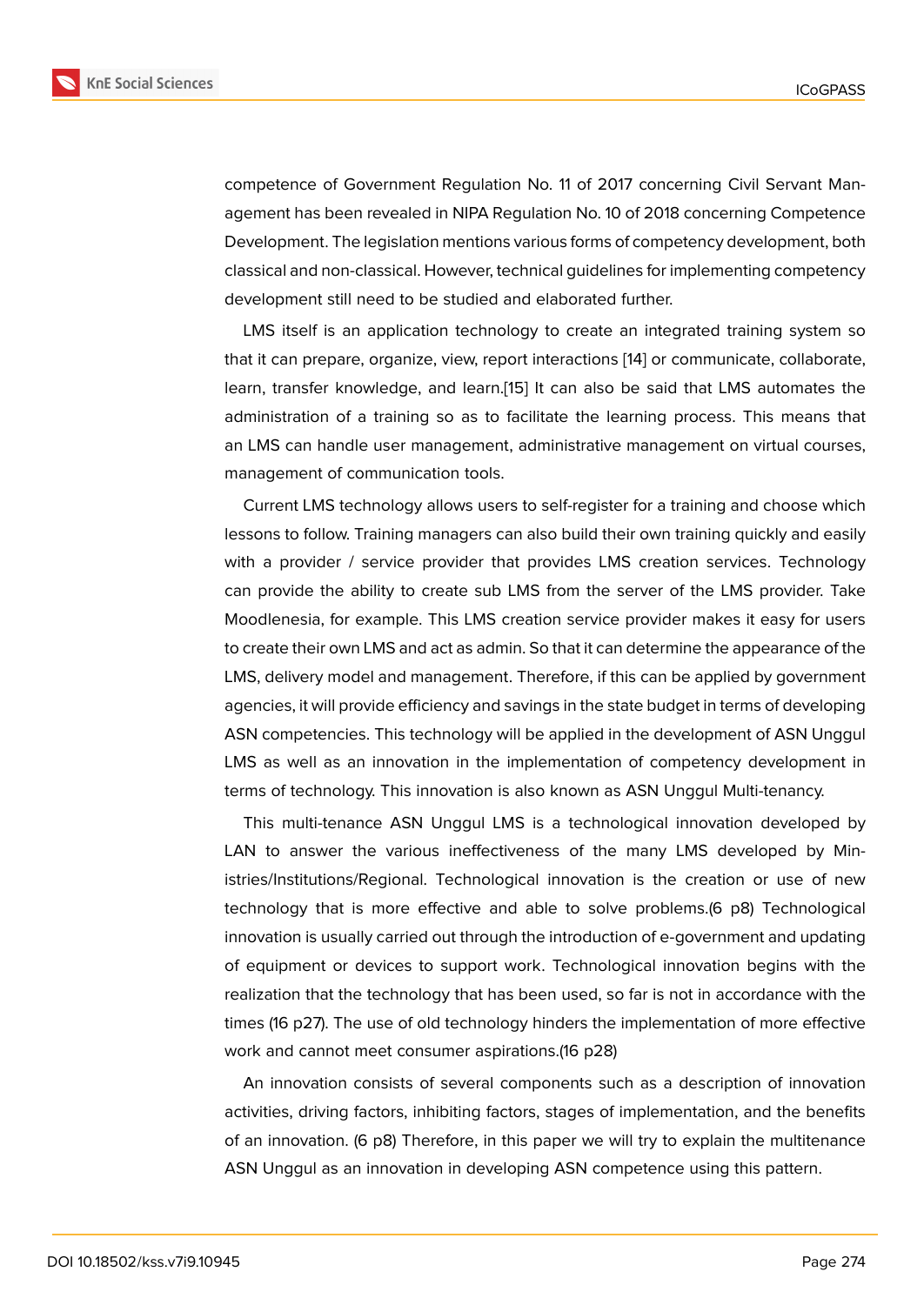Learning models are also diverse. One of the learning models that will be used in ASN Unggul Multi-tenancy is microlearning. Microlearning is training that is packaged with a short duration of time and focuses on certain learning so that microlearning can be applied as a stand-alone learning or as part of a learning curriculum. [17] The content on this platform is simple materials developed to support the implementation of daily work. For example, ethics code of civil servant, innovation development, interesting presentation techniques, making interesting power points and so on. [In](#page-24-0) addition, the material developed is presented in an interesting, concise and concise manner, so that it is easily understood by the participants. With the marketplace model and microlearning materials, a more suitable delivery method is self-learning through MOOC (Massive Open Online Course). MOOC allows participants to self-register to the system, selfenrollment to the desired training and participants are free to adjust their learning speed (self-paced) on the ASN Unggul platform. The MOOC system also allows employees to conduct self-assessment of their competency development needs so that mismatches between needs and implementation of competency development can be anticipated.

# **3. Method**

The writing of this research paper was carried out using a qualitative method by explaining the development of ASN Unggul from singletenancy to multitenancy. Qualitative research is a research procedure that produces descriptive data in the form of written and spoken words from people and observable behavior (18 p4). The type of research carried out is case study research by describing the development of a multi-tenance ASN Unggul LMS as a competency development innovation for ASN. In addition, it is done by means of observation where researchers are involved in the development of innovation. Case study is a method carried out by wanting to explore a particular case in greater depth by involving the collection of various sources of information (19 p49). Case studies are carried out to detect problems encountered in implementing learning management system innovations through applied tests of ASN Superiors and socialization to several agencies (government training institutions)

# **4. Results and Discussion**

The development of ASN competence is one of the government's strategies to accelerate the achievement of the merit system. In addition, competency development is also aimed at reducing the competency gap of civil servants as the backbone of the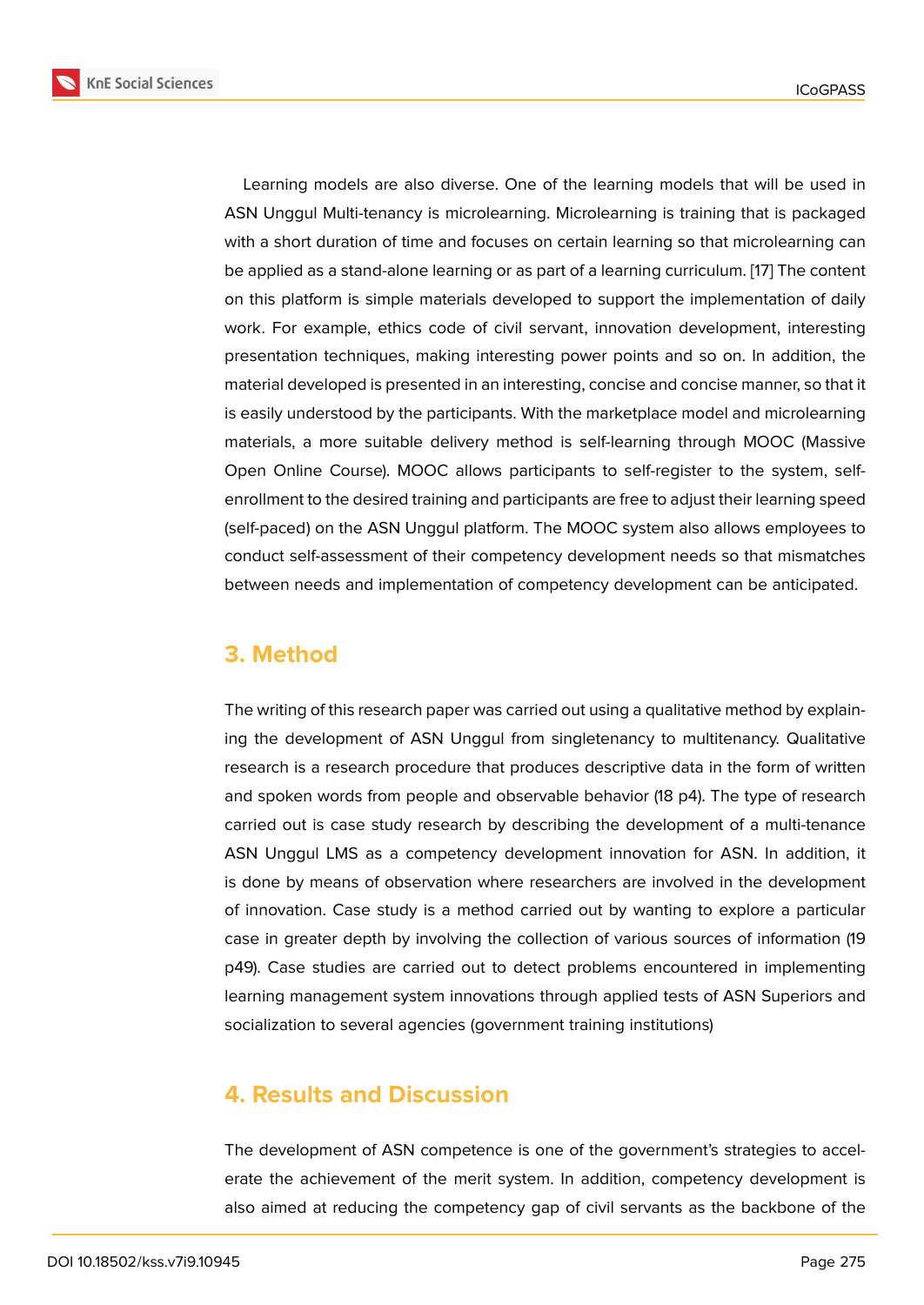bureaucracy. However, the competency development model in the conventional way is seen as less effective and efficient. This is due to a number of weaknesses inherent in the conventional learning model. First, the implementation of education and training for civil servant competency development requires no small cost. The ASN competency development scheme in Indonesia did not change much until 2012. In that year, the ASN competency development scheme was marked by experiential learning applied to leadership training. And this has a positive impact on the work patterns of government agencies. This experiential learning is a learning scheme that connects knowledge with real-world practice [20] or direct experience in the workplace so that it is considered more intelligent.[21]

One of the uses of information technology in the context of developing ASN competencies is throug[h t](#page-24-1)he e-learning method. The development of technology today certainly makes [the](#page-24-2) development of e-learning technology increasingly rapid as well. E-learning can also be the right acceleration in developing ASN competencies. The application of e-learning offers at least three learning methods. First, synchronous, which is a learning method that is carried out at the same time between the instructor and learning participants using the medium of webinars, webcasts, and life chat. Second, asynchronous, which is a learning method that is not carried out at the same time between the instructor and learning. In this case, the medium used is discussion forums, video recordings of instructors, sound recordings of reading materials. Third, hybrid/blended learning, which is a method that combines two synchronous and asynchronous methods. This method is considered effective when starting to adapt to the e-learning system, and allows for merging with conventional classroom methods

The renewal of competency development also occurs in the form of the use of information and communication technology in the learning process which is regulated in LAN Regulation Number 5 of 2018. However, this policy still limits e-learning learning to a maximum of 3 learning hours per day in the form of synchronous sessions (LAN Regulation No. 8 of 2018). Utilization of e-Learning is not carried out in full, but is combined with classical learning.

Utilization of information technology in this case e-learning has been widely used by government agencies. But not yet in the form of a Learning Management System (LMS) scheme that can summarize complex learning activities. Its nature is still simple, such as the use of websites, blogs, social media, and cloud storage that are used to access and download learning materials. Although the use of this LMS is still relatively new, the development of this information system is very far from developing in the midst of the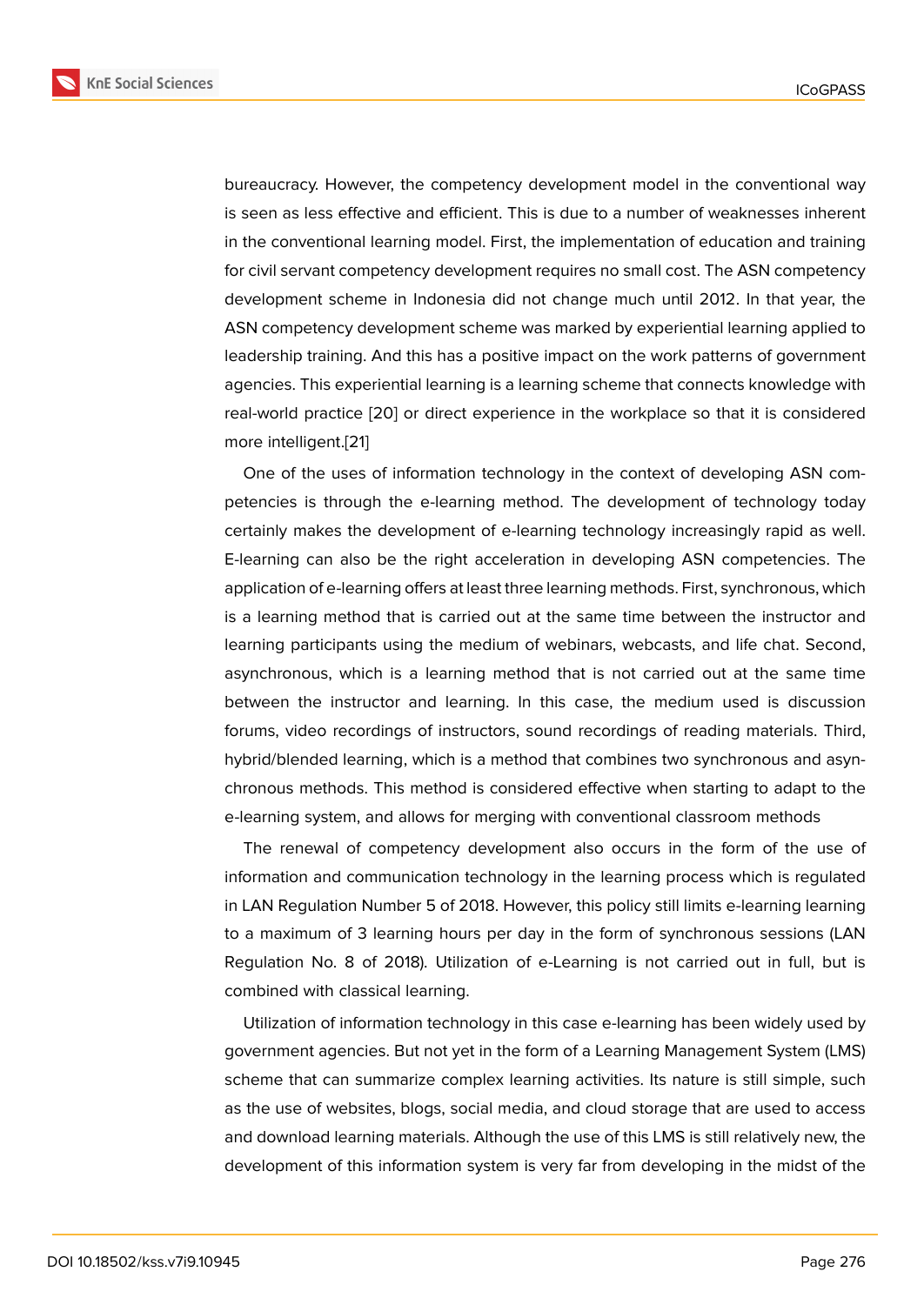

demands of the world community who want it easy to get knowledge and life skills that are useful for carrying out activities.

In 2019 LAN began to consolidate the use of LMS for the ASN competency development process which is later expected to become a reference standard for the implementation of e-Learning in various government agencies in Indonesia. In addition, it can be a sharing application that will encourage effectiveness and efficiency in terms of implementing competency development in this case related to the learning platform.

ASN Unggul multi-tenance will be able to help connect training providers with ASN. Look for what training or learning you want, search or browse at ASN Unggul, when you find the desired training, it will be directly connected without having to log in again to existing tenants. So the tenants in this multi-tenancy ASN Unggul are training tenants owned by training institutions at the Ministry/Institution/Regional. Likewise, previous trainings that have been highly developed will also become tenants. And each tenant will be able to manage their LMS independently without any LAN intervention. Starting from the interface settings, the provision of learning materials to the structure of the LMS, it can be arranged according to the needs of each tenant. Multi-tenance ASN Unggul is only a platform that will consolidate it in order to make it easier for ASN employees.

The convenience in question is related to data integration so that it is easier for ASN to choose which training to take part in. Then regarding the learning materials, the training period is shorter because the learning materials are in the form of microlearning. This makes it easier for ASN to learn anytime and from anywhere. Then to make it easier for ASN to access the ASN Unggul Platform, the Single Sign On (SSO) feature was added, in which ASN only had to create one account that could be used to access all tenants on the Superior ASN Platform.

ASN Unggul multi-tenance puts forward the spirit of gotong royong which may be considered lost for most people, but in this digital/online learning world, this spirit of gotong royong grows in different forms and will get stronger. Maybe we can contribute to this ASN learning sector if we try to unite to recapture and strengthen the spirit of mutual cooperation (*gotong royong*) to offer or provide quality learning to all ASN employees. The spirit of mutual cooperation in ASN Unggul means that there is a sense of ownership from government agencies that join the ASN Unggul so that they will take the initiative to fill in and add learning content to the ASN Unggul Platform. This means that through the spirit of mutual cooperation in the multi-tenance ASN Unggul, then::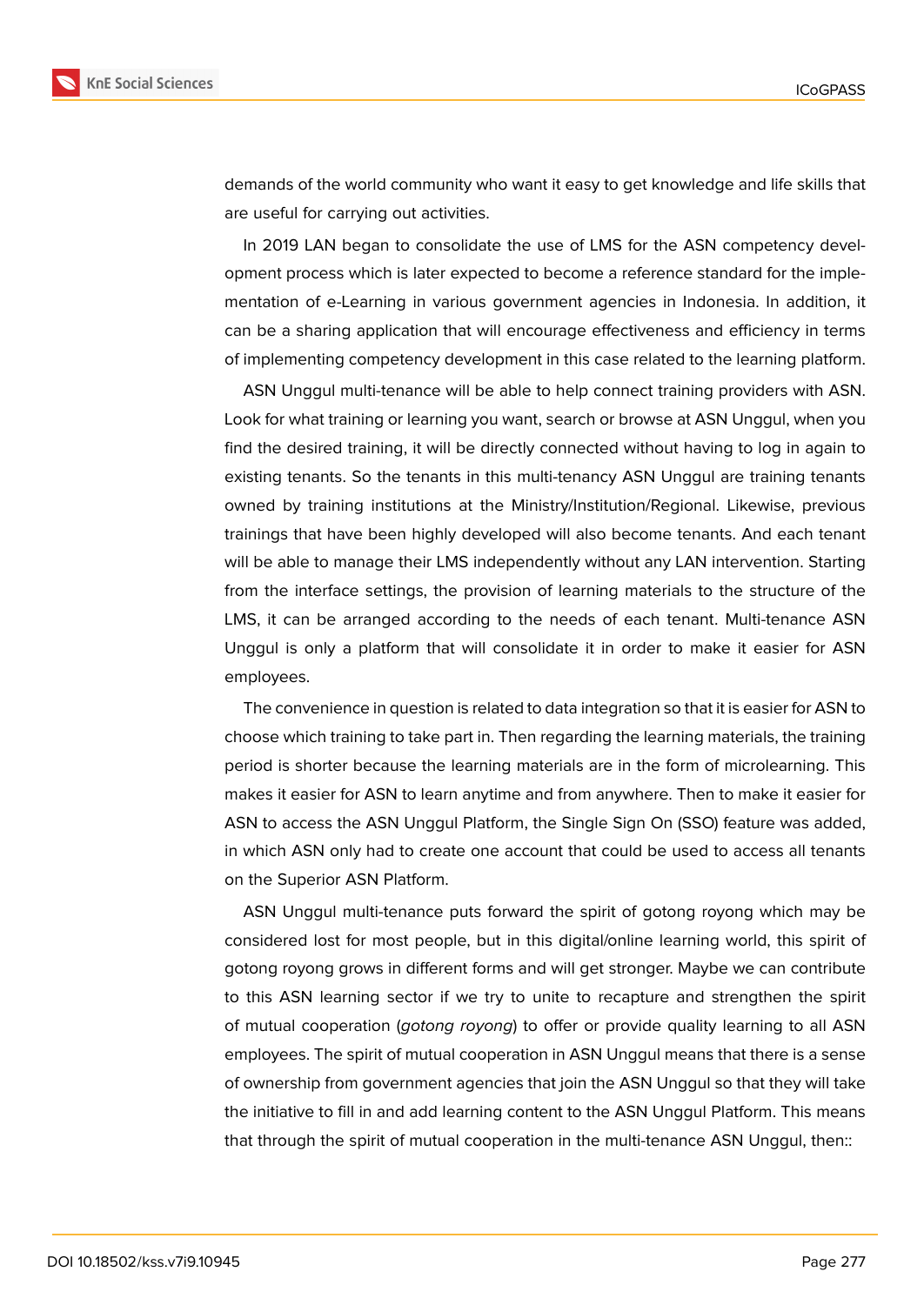

- 1. ASN Unggul as a market, not an owner, just a market that facilitates owners of existing goods/stores.
- 2. Ministry/Institution/Regional training institutions are tenants, who can manage their own shops, determine what goods (training) will be sold.
- 3. Collaboration between ministries/institutions/regional training providers starts with microlearning as its product, namely learning that is more independent and flexible. Why microlearning as the initial product, because microlearning has recently become a preferred learning trend, especially among millennial ASN. Then if the collaboration is considered good enough, you can slowly switch to collaborating in technical and other trainings.
- 4. As consumers are ASN from all over Indonesia. So this multi-tenance model is very fitting in simulating the marketplace process in the learning process.
- 5. Strengthening the spirit of mutual cooperation between agencies, especially for agencies that will join the ASN Unggul Platform to fill and add learning content to the ASN Unggul Platform so that the participating agencies also feel that they have the full ASN Unggul Platform.

This multi-tenance ASN Unggul LMS is a technological innovation developed by LAN to address the various ineffectiveness of the many LMS developed by Ministries / Institutions / Regional Governments (Ministries / Institutions / Regions). In the LAN Innovation Directory to explain an innovation, it consists of several components such as a description of innovation activities, driving factors, inhibiting factors, stages of implementation, and the benefits of an innovation. The description will explain the development of the system and the features developed. Benefits and advantages will be explained through what is obtained if this innovation runs smoothly. The stages of implementation will be explained through a series of activities carried out in developing innovation. The driving factors and inhibiting factors will be obtained during the process of testing the application of innovation through socialization to several agencies throughout Kalimantan, Sumatra and several from the Sulawesi province which is carried out online. Therefore, in this paper we will try to explain the multi-tenance ASN Unggul as an innovation in developing ASN competence using this pattern.

### **4.1. Multitenance ASN Unggul development and features**

Basically the Learning Management System (LMS) guarantees wider learning accessibility without having to do face-to-face. LMS is not only structured learning but also has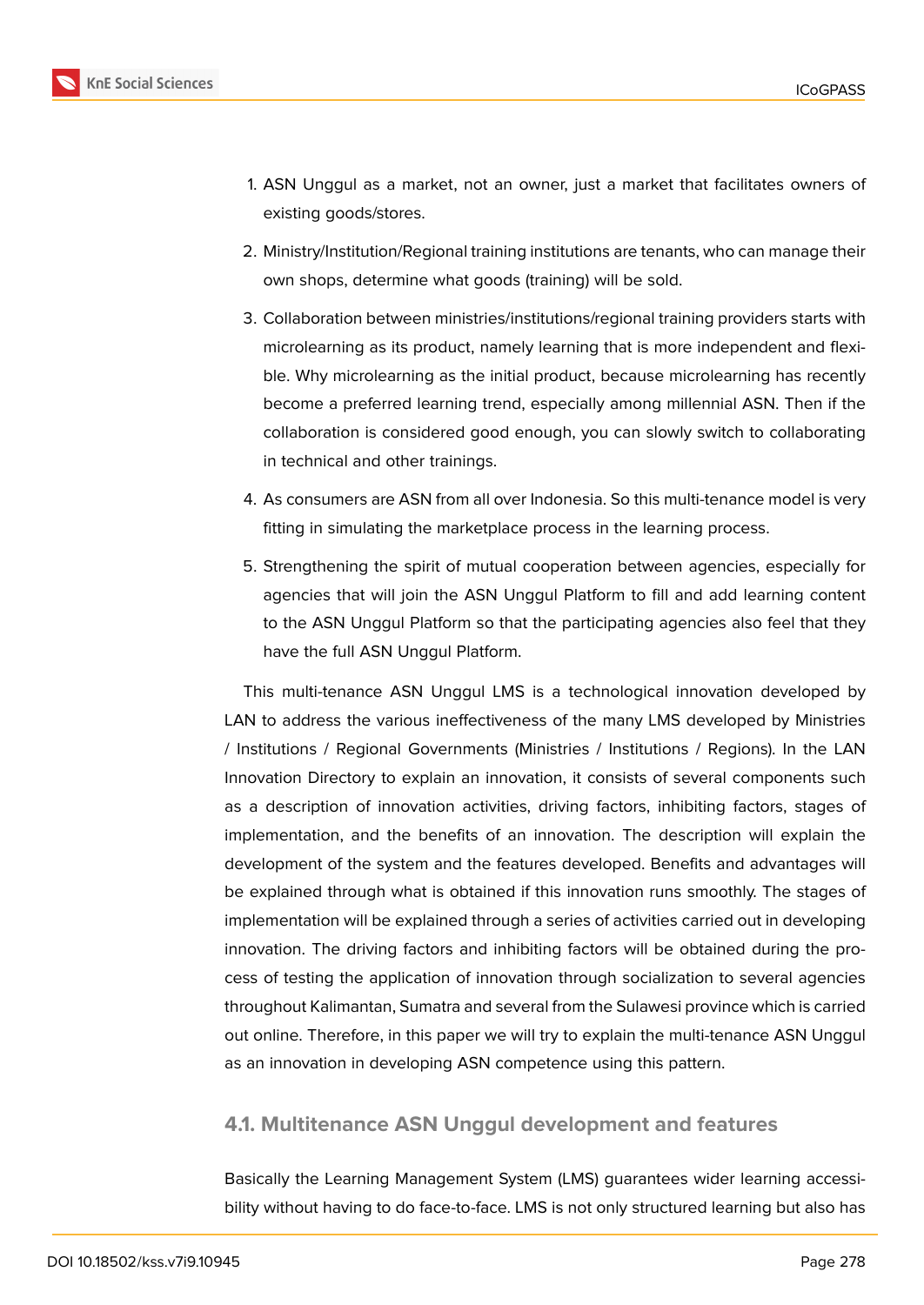

menus according to the needs of its users. The effectiveness of learning with LMS is also carried out to support learning that does not require face-to-face.

In this pandemic period, where face-to-face learning is greatly reduced in portion, LMS is able to answer these needs. The effectiveness of learning with LMS must be adjusted to the needs and learning objectives. Learning that is knowledge sharing is more appropriate if done using LMS, but practical learning that requires precision and complicated tools is better done with face-to-face learning and in a special place according to learning needs.

In 2019 LAN developed a learning platform or what is commonly called an LMS. The development of this LMS is not due to the absence of LMS, but because too many LMS have been developed. Even one training has its own LMS. By conducting consolidation, the first generation of ASN Unggul was developed or we can call it Single Tenance ASN Unggul . But it is with the aspiration that LAN is the coach of ASN training, not only for LAN needs, but for the needs of ASN throughout Indonesia. So that the LAN coaching function can also be channeled through this online and digital learning service. The first generation ASN Unggul model is still single tenancy. If the analogy is the same as an online shop, which is a shop that sells various kinds of goods to its consumers (the consumer is ASN). And the dominant training is formal training, which is a precondition or mandatory for the position or career of an ASN employee.

In its development, during the implementation of training through ASN Unggul in 2020, coinciding with the covid-19 pandemic, that's where we all really realized how LMS or online learning was very helpful. Throughout 2020 to August 2021, there have been 195 batches facilitated with 38 types of training and the number of participants (most of whom are alumni) is around 6740 people. Maybe because of the pandemic situation, it is also what makes ASN Unggul really used and taken advantage of.

And in 2021, ASN Unggul will be further developed by adopting the marketplace concept with a muti-tenancy model. The term marketplace is not interpreted commercially, but adopts the principle of an easy, flexible, open and secure service that exists in the marketplace and is then applied to the online learning process at ASN Unggul. The purpose of this marketplace is to make Multitenance ASN Unggul a government learning management system that can focus on learning not on training. This means that the development of competence will further the needs of ASN in improving their competence in carrying out their duties in the agency.

The architecture used is multitension where other managers can manage their own learning management system starting from the interface, learning content to learning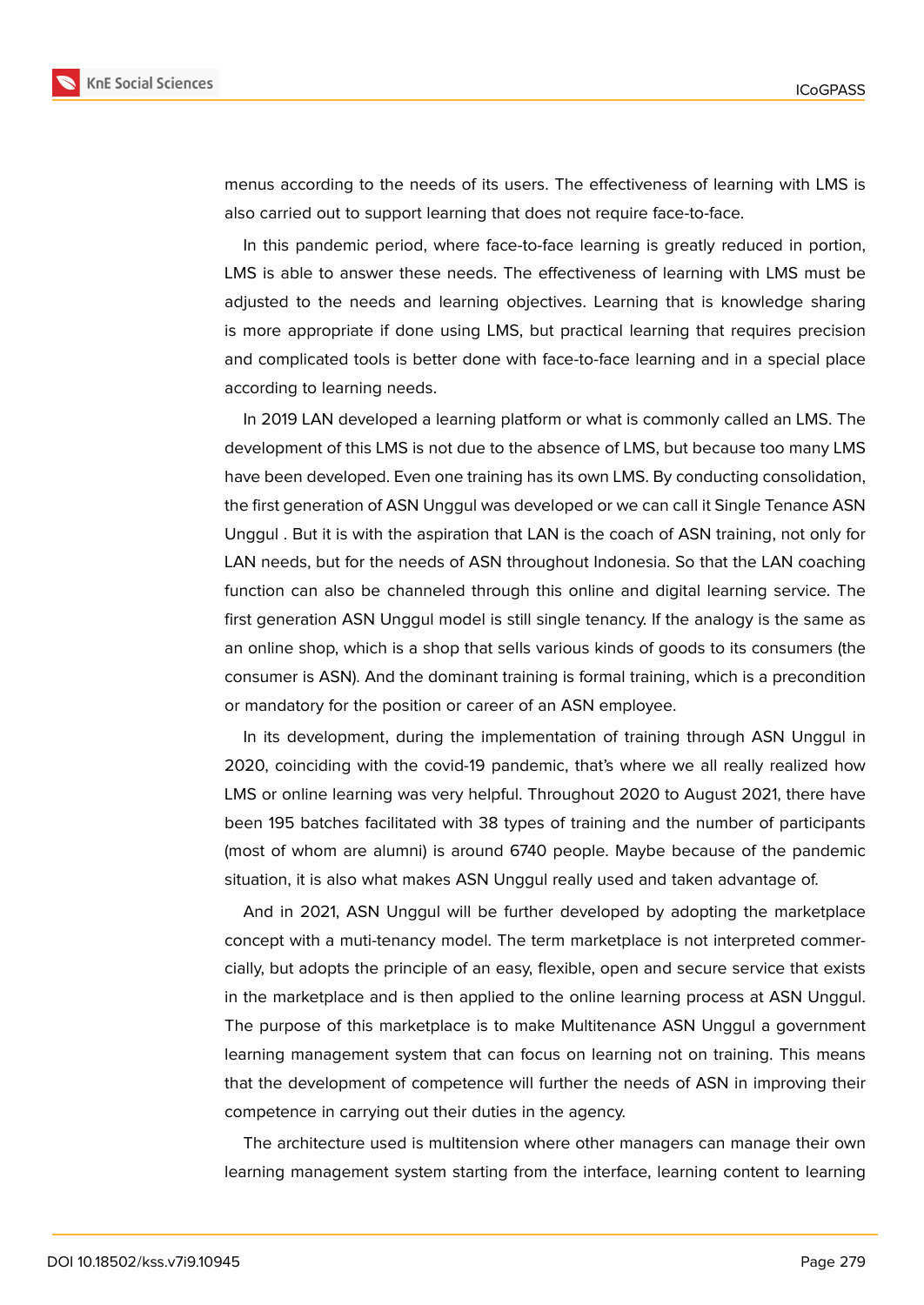management. In addition, the content that will be received by users, in this case ASN, is micro learning, so of course it will be very easy to understand and according to needs.

The delivery method is the Massive Open Online Course (MOOC) so that ASN can register themselves through the Single Sign ON (SSO) system, enter self-enrolment, and manage their own study time (Self Paced).

The training institutions in the ministries/institutions/regions will act as training/ learning providers (training/learning providers) which of course will form a certain management process so that it can be harmonious. Meanwhile, ASN employees throughout Indonesia will become users of multitenancy ASN Unggul. The existing training institutions in the ministries/institutions/regions will be able to build and manage their training in this ASN Unggul as an independent entity.

The Multitenance ASN Unggul infrastructure is developed in the form of a Cloud Service Provider. This is to facilitate the openness of contributions and benefits that are mutualism between elements of the learning system. Cloud Service Providers enable storage and management of very large data. Therefore, the ASN Unggul infrastructure needs to get support from government agencies (ministry) that are authorized in providing storage space and also large system access capabilities. ASN Unggul infrastructure is related to the server and operating system used, data communication network and security side to ensure the integrity of the system as a whole. Of course, this depends on how the ASN LMS will excel in Multitenance in the future.

The implementation of ASN Unggul services, of course, adheres to the multi-tenancy model. With this model, ASN Unggul acts as an intermediary for the supply and demand side of learning. The analogy is the same as a mall that provides a place to sell for tenants and provides access for visitors to shop. Tenants are free to arrange their own shops and goods and buyers are free to search for goods and services according to their needs.

With this multi-tenancy architecture, on the supply side, ASN Unggul provides space for government training institutions to open training and learning that can be managed and adapted to their own needs. On the demand side, ASN employees throughout Indonesia can seek and participate in learning according to their needs provided by government training institutions as tenants. The topology of the multi-tenancy architecture can be seen in Figure 1.

This multi-tenancy architecture allows ASN Unggul to provide learning services with a marketplace model, delivery method using Massive Open Online Course (MOOC) and learning objects in the for[m](#page-14-0) of microlearning as shown in table 1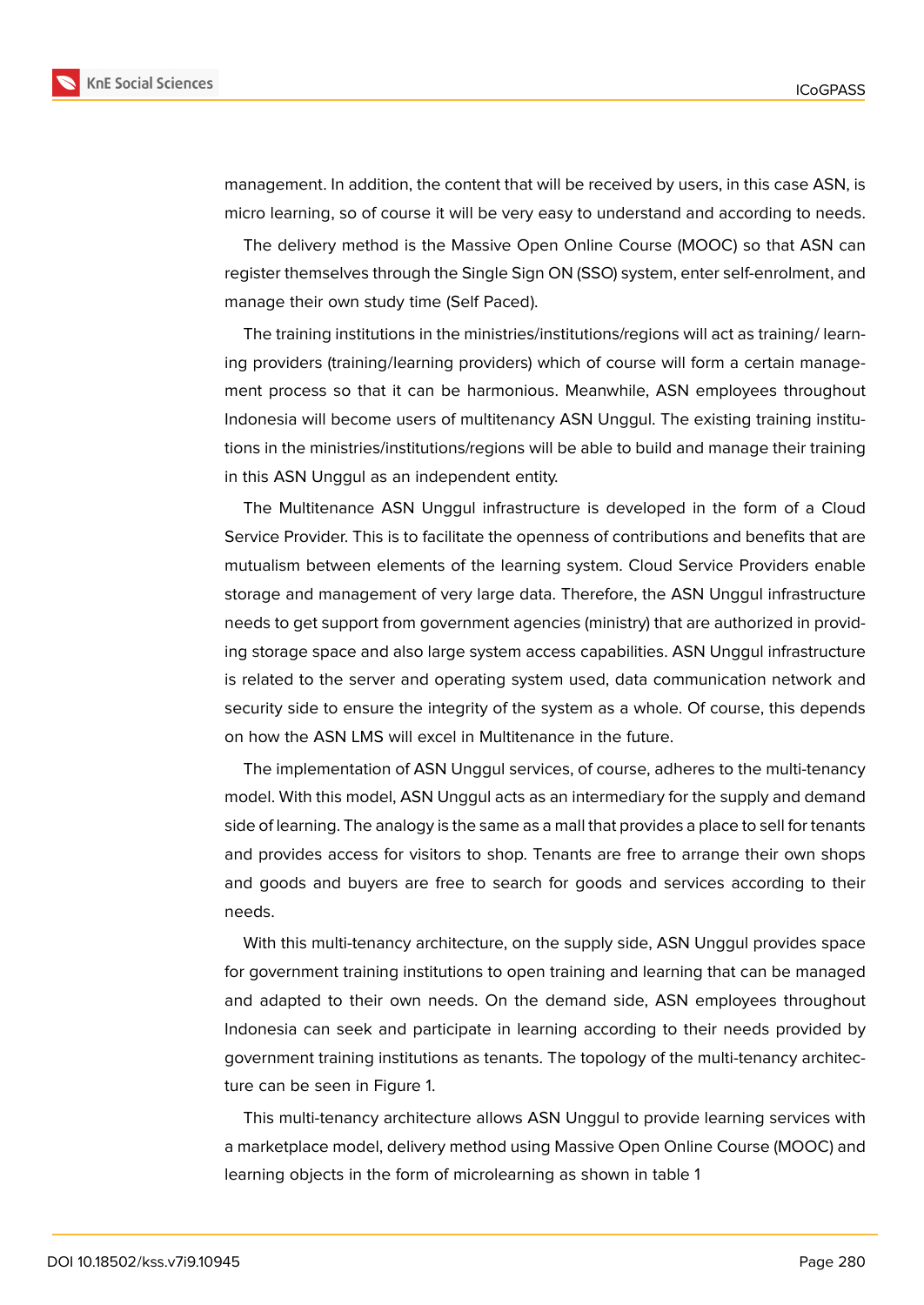



<span id="page-14-0"></span>**Figure** 1: Topology of ASN Unggul multi-tenancy.

| <b>Architecture</b>                                                               | Service Model                                                        | <b>Delivery</b><br><b>Methods</b>          | <b>Learning Objects</b>                                    |
|-----------------------------------------------------------------------------------|----------------------------------------------------------------------|--------------------------------------------|------------------------------------------------------------|
| <b>Multi-Tenancy</b>                                                              | Multi-Tenancy                                                        | <b>MOOC</b>                                | Microlearning                                              |
| <b>Single installation on</b> Serving the Self-system req-<br>platform LMS master | training centers istration (SSO)<br>as well as civil<br>servants ASN |                                            | Curative                                                   |
| <b>Creating</b><br><b>LMS tenant</b>                                              | numerous Rich in subjects Self-learning<br>and variety               | registration                               | Developed by cross<br>organizations                        |
| Self-managing                                                                     | Access for 24 Self-learning<br>hours /7 days a paced<br>week         |                                            | Shared utilization<br>respective<br>across<br>organization |
| Customized/<br>self-<br>branding                                                  |                                                                      | Digital<br>Certificates/Badgicivil servant | Accessibility for all                                      |

With this multi-tenancy architecture, ASN Unggul can provide a flexible learning model and ASN employees can independently register for a training and start learning according to their pace and opportunity. Thus, ASN Unggul is at the same time transformed into a learning market place for ASN. The developed topology has the advantage of being able to accommodate various LMS integration scenarios. First, ASN Unggul can produce ready-to-use LMS quickly. The LMS that was born was immediately fully integrated with ASN Unggul. This facility is intended for government agencies that do not yet have an existing LMS or wish to build a new one. Second, ASN Unggul can accommodate legacy LMS, namely LMS that already exist in various government agencies. For legacy LMS based on open source Moodle, it can be directly integrated like the LMS that was born by ASN Unggul. However, for non-Moodle legacy LMS, special data integration and exchange efforts are required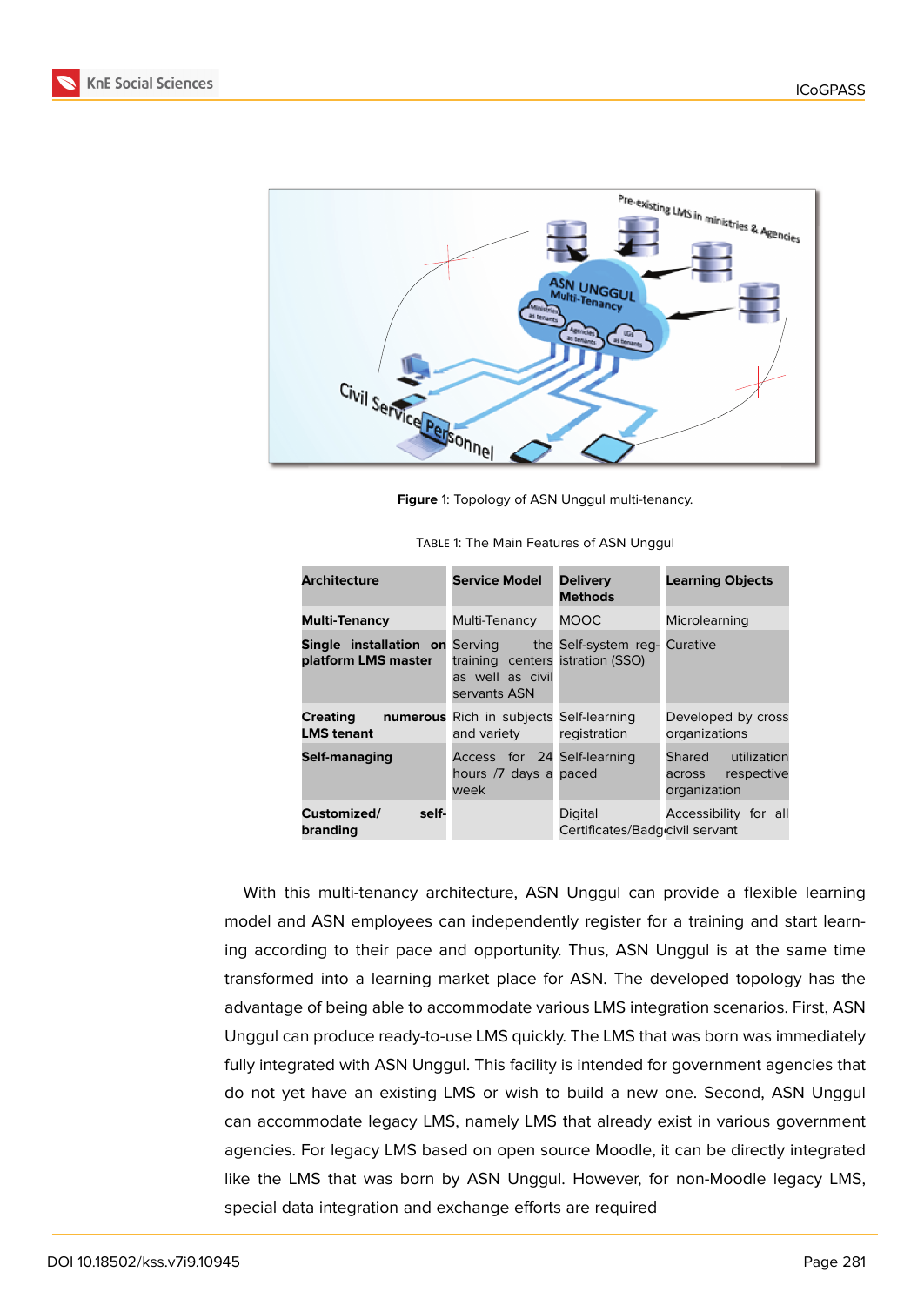**KnE Social Sciences** 



The development of ASN Unggul Multitenance is one of the stages of the Roadmap for the development of ASN Unggul. To create a reliable money LMS, of course, it is done in stages. The following is a broad roadmap of the development of superior ASN learning management innovations:

- 1. Design and Build a ASN Unggul LMS in 2019. At this time, the initial stage of development of a superior ASN is expected to be an LMS for ASN in Indonesia. In addition to developing the LMS, various learning videos for basic ASN training were also developed
- 2. Utilization of ASN Unggul with a single entity architecture in 2020. At this time the superior ASN that was built began to be used by LAN for various trainings. In addition, learning materials for level two leadership training were also developed.
- 3. Multitenance ASN Unggul Development in 2021. During this period, a ASN Unggul LMS is developed which allows creating new LMS in one system and allows integration with LMS that have the same platform. In addition, learning materials that are multitension are also developed.
- 4. ASN Unggul as a national general application in 2022. At this stage the LMS of ASN uguul will be developed into a national application that can integrate LMS from various government training institutions. For this reason, policy advocacy is carried out to make ASN Unggul as a sharing platform between government agencies.
- 5. ASN Unggul as an Intermediary LMS in 2023. At this stage the ASN Unggul LMS has been able to integrate, mobilize, migrate and harmonize government agency training.
- 6. ASN Unggul as ASN learning marketplace in 2024. At this stage ASN Unggul has functioned like a marketplace where ASN can search and get quality learning to all existing LMS government training institutions.

# **4.2. Driving Factors for the Development of ASN Unggul**

There are several driving factors that have led to the development of ASN Unggul based on developing trends and current needs, including:

1. (a) i. The existence of the COVID-19 pandemic demands that we learn to adapt quickly, so that after the COVID-19 pandemic, what we have learned needs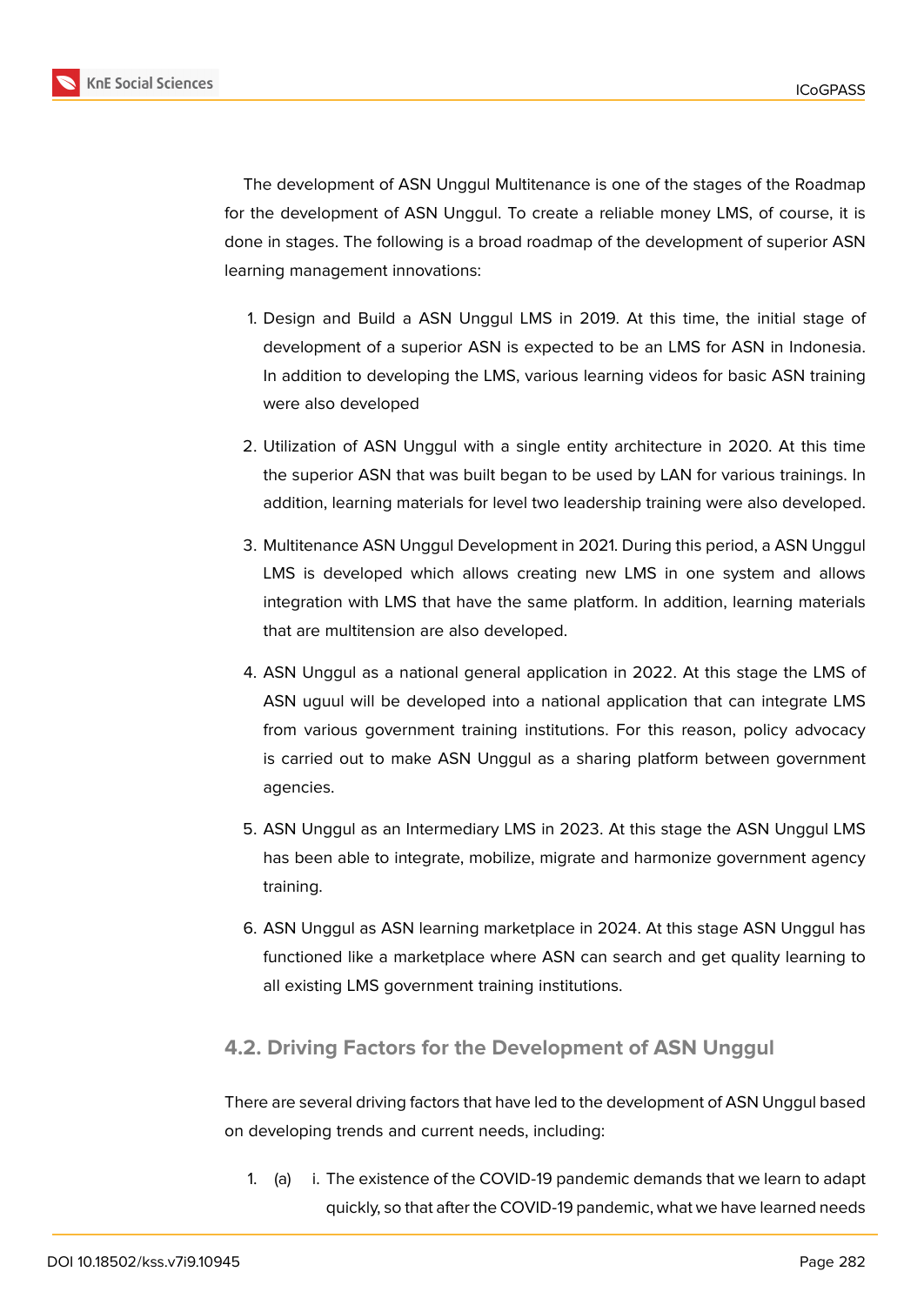

to be intensified. So that the use of e-learning or LMS facilities later is not just a compulsion, but it has become a necessity and has become an integral part of a competency development design in normal situations.

- ii. The demand for flexibility in various learning processes. People no longer want to be stuck with various conditions that make the learning process complicated. They want to be more flexible, able to decide for themselves when, where and how they learn.
- iii. In terms of learning objects, there is a new wave in learning tastes today, especially among millennial ASN. We can see that they are more happy with microlearning, which is a learning object that is focused, short, to the point, and can be completed in 1 minute, 5 minutes or maybe 10 minutes at most. There are take aways that they can immediately use and apply in real life.
- iv. The direction of government policy tends to be to simplify, integrate, consolidate various kinds of learning resources and facilities.

With these 4 tendencies, there is no other way, even though the ASN Unggul has good performance, it still needs to be developed even better. Among other things, the transformation from the current onsite installation (installation on one server) to a cloud system so that it can be accessed simultaneously without having to install applications again. Then from the previous single-tenancy to multi-tenancy, exactly simulating from an online shop to a marketplace. So in the future there will be many tenants (many shops), in this case represented by government training institutions and accessed by consumers, namely all ASN, with learning needs that are certainly diverse. Then also from learning resources that were previously centered in one place to become distributed and ASN Unggul becomes an intermediary (intermediary) that bridges the needs of ASN who want to learn with learning service providers (government training institutions) who do have a lot of learning resources that need to be offered to ASN. Furthermore, from serving only participants to serving both parties, namely participants and organizers. Also, from what was previously dominated by structured formal training, they have begun to try to adopt a micro learning model that is more independent in nature. And from a stand-alone system to an integrated and consolidated system.

### **4.3. Inhibiting Factors for the Development of ASN Unggul**

To synergize and consolidate the system is certainly not as easy as turning the palm of the hand, there are many challenges to be faced. This can be summarized during the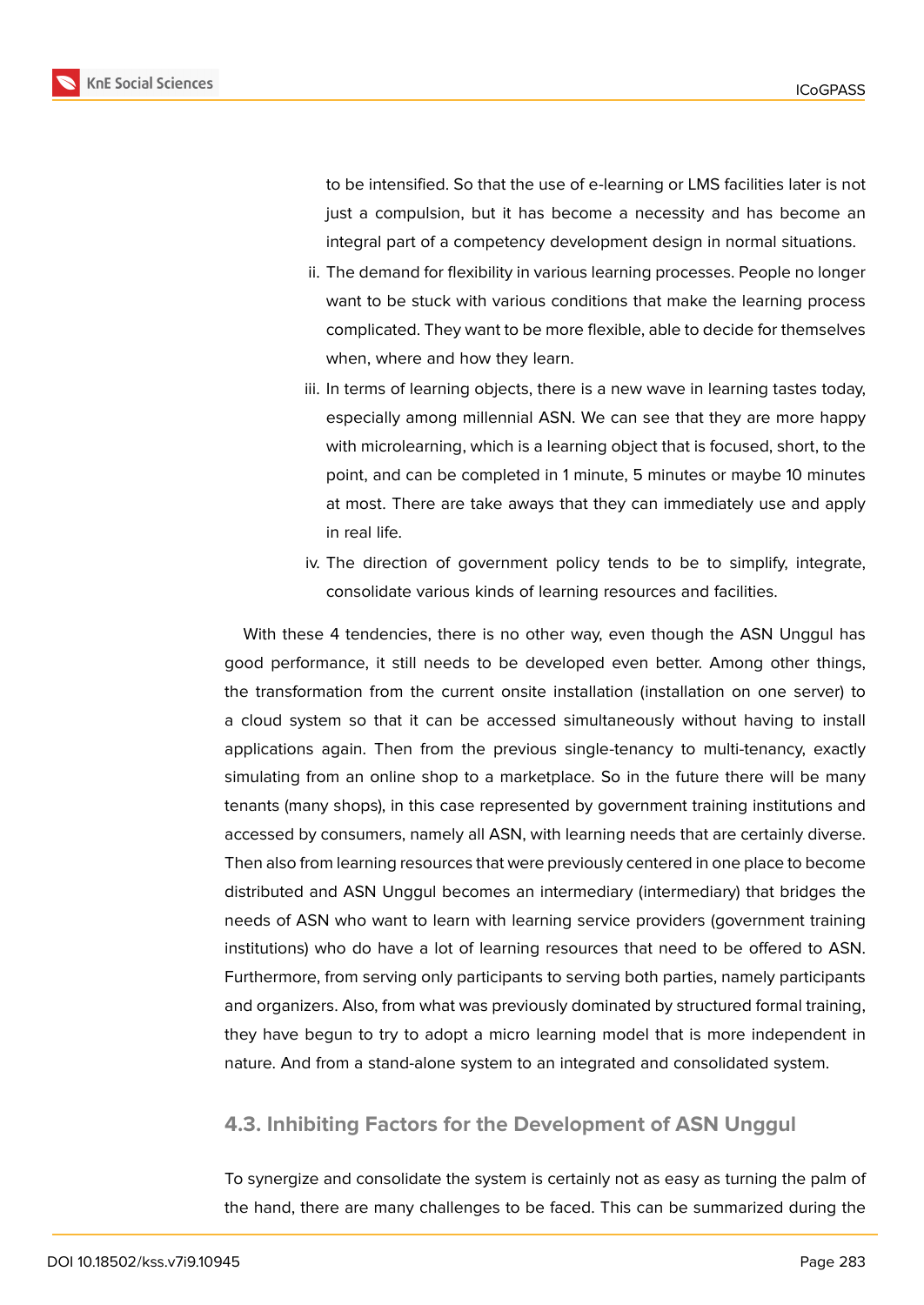

socialization to government training institutions. Therefore, the inhibiting factors for the development of ASN Unggul are as follows:

- 1. (a) i. The proliferation of existing LMS is numerous and varied, as previously explained, there is even a case where one training has its own LMS. On the one hand, this is a positive symptom that now we have realized how important the role of LMS in supporting the learning process is. But on the other hand, this creates its own burden, especially from budget efficiency, which is certainly difficult to achieve under such conditions.
	- ii. There is still a silo effect, where all training organizers consider their LMS to be the best. This is understandable because it is like they give birth to themselves, develop themselves, they maintain and use all this time. Of course, it is not easy to move and leave what they have built so far.
	- iii. There is a misperception that system integration means losing control over the development, operation and maintenance of the LMS.
	- iv. Concerns about attribution, namely, if integrated with a system, it will lose identity or lose the branding of the organizations and individuals involved. So that what will be better known later is an integrated LMS. Now with the multi-tenance ASN Unggul model, this is just a myth. We can provide a way out together so that the dreaded effects do not have to occur.

### **4.4. Stages/ Milestones of ASN Unggul development**

Multinational ASN as an innovation management system for ASN competency development is of course carried out in stages to ensure complete results. Some of the steps that have been and will be carried out in the process of developing ASN Unggul include:

- 1. The year 2019, was the initial year for the initiation of the development of the ASN Unggul LMS with a single Entity Architecture. At this stage, a single-tenance ASN Unggul LMS was produced which at that time was still trying to explore the basic training materials for Civil Servant Candidates (CPNS) as a pilot project.
- 2. In 2020, the implementation and utilization of the Single Tenance ASN ASN LMS will begin to support basic education and training programs for Civil Servant Candidates (CPNS), Administrator Leadership Training Program (PKA) and Supervisory Leadership Training (PKP) and Level I and II Leadership Training. This is in line with the government's policy in dealing with the COVID-19 pandemic, which emphasizes the form of online teaching and learning activities.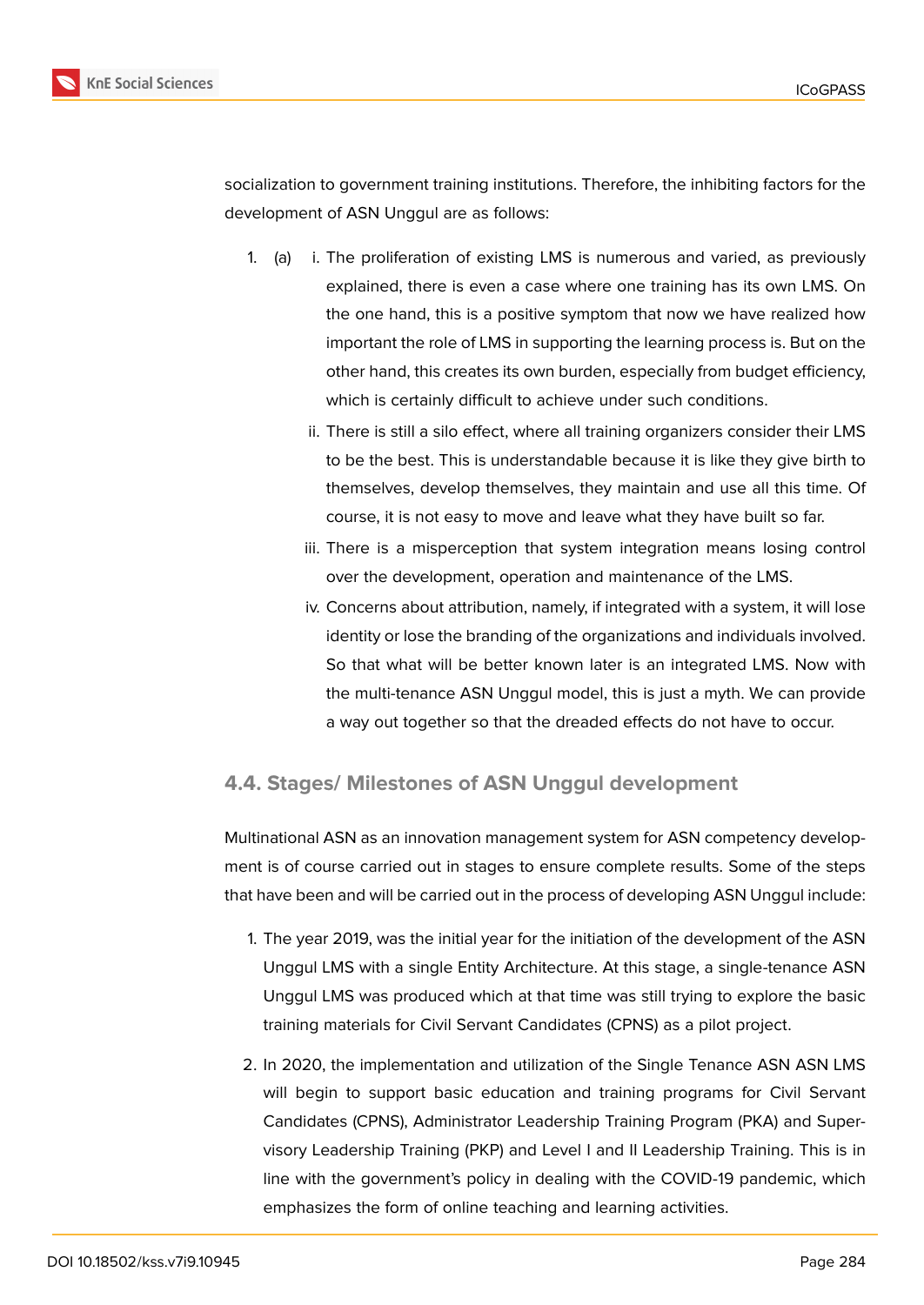

- 3. In 2021, the development of the ASN Unggul LMS will begin to become a multitenancy architecture platform. Subsequently, a multitenancy ASN Unggul LMS trial was started by involving several agencies as Pilot Projects. The delivery model offered is the Massive Open Online Course (MOOC) and learning objects in the form of microlearning. Here, learning has begun to be mapped that can be developed using the microlearning method.
- 4. In 2022, there is a plan to improve the LMS ASN Unggul by implementing multitenancy features, data integration with system-relevant competency development, building SSO, developing data analysis, machine learning, mapping micro learning needs, developing microlearning content.
- 5. In 2023, the plan is to make LMS ASN Unggul a national marketplace by integrating and consolidating LMS-LMS system resources in each agency, developing micro-learning content, curating, and disseminating learning with learning resources/contents,
- 6. In 2024, making the LMS ASN Unggul into a place/national marketplace for learning and competency development for ASN in Indonesia, by collaborating with each agency and integrating it into the e-Govt Electronic-Based Government System (SPBE).

This stage of the development of ASN Unggul can of course be readjusted in accordance with changes in competency development policies and policies on the implementation of education and training methods that are applied. The technological development of the LMS application and the required features can also change the priority scale for the development of this Multitenance ASN Unggul .

### **4.5. Advantages and Benefits of Multitenance ASN Unggul**

ASN Unggul multi-tenance has 2 main advantages, such as: 1). Being able to create a complete LMS with various ready-to-use features in a very short time (within 3 minutes at most depending on network speed), a ready-to-use LMS can be created and ready to be filled with various kinds of learning materials; 2). Able to integrate various levels of LMS which have been owned by almost all government training institutions so far.

The main benefit of ASN Unggul Multitenance when viewed from the training provider is the ease of immediately deploying learning materials. Operators do not need to wait for the construction of the LMS in advance, which of course requires time and money and is complicated to build. Because the LMS can be made in a matter of time because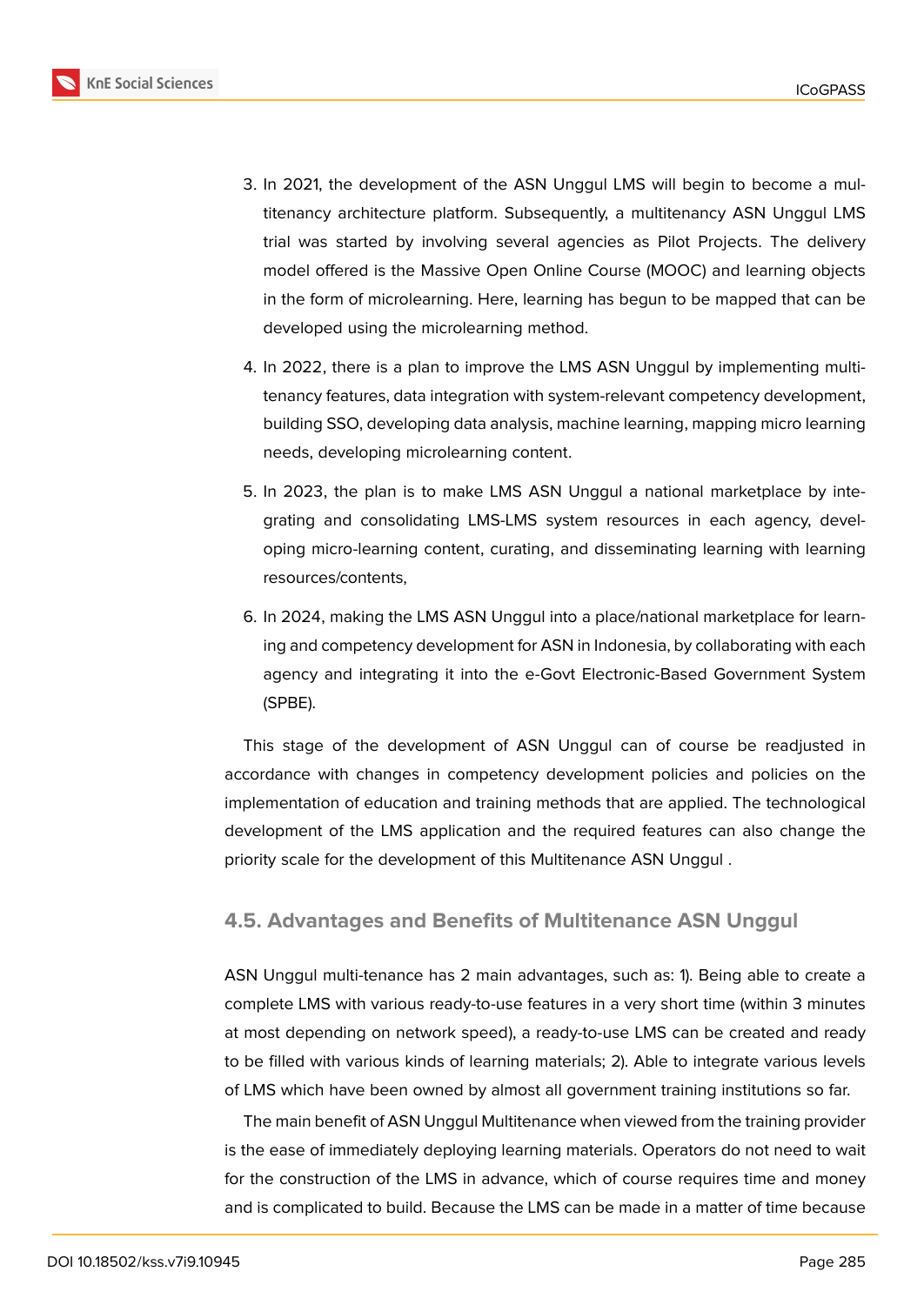

it is enough to duplicate the LMS Master that has been provided by the Multitenance ASN Unggul system. The required resources are shared between the ASN Unggul (LAN) managers and the Ministry/Institution/Regional training organizers so that they are more efficient and cost effective. Reporting and analytics can also be consolidated to obtain more strategic macro data and information.

In addition, learning can be personalized according to needs. In addition, there will be synergies and collaborations between government agencies that provide training at the Ministries/Institutions/Regions and managers of ASN Unggul (LAN) more to the use of digital technology. With Multitenance ASN Unggul , training providers at Ministries/Institutions/Regions and ASN Unggul (LAN) managers can work together at the online level (digital level). It can even train and become a place to compete in a healthy and positive manner, for example if there are microlearning materials that are almost similar but are found in various agencies. This is due to the large number of learning and training materials that are cross-sectoral. In the end, all training providers in the Ministries/Institutions/Regions who are members of the Multitenance ASN Unggul can offer these materials. The rating system that exists in the application features can determine which material is more popular. Of course, every training provider in the Ministry/Institution/Region will want to be more popular so that it can appear on the front page of the LMS. Monitoring also becomes simpler because data can be more consolidated, decision making can be faster and for users and for organizers it is not necessary to take too long to understand the system, but can focus directly on deployment and the learning process.

The presentation of learning materials is also more diverse. Where the learning method in micro learning will be applied to increase the usability of the learning materials developed. Learning participants in this case will be presented with several options for developing their competencies first through the mandatory method, which is in accordance with the agency's assignment. The second method is independent learning, where ASN will be able to search for required competency development materials and register and study independently. Technical delivery of material will be more diverse with the existence of micro-learning where learners will only communicate with machines. However, the choice of synchronous, asynchronous and blended learning models will still exist, if there is a training provider at the Ministry / Institution / Region who makes it.

Based on the discussion that has been explained above, of course this Multitenance ASN Unggul really deserves to be called an innovation in the learning management system. Because it will be able to integrate existing LMS and even create a separate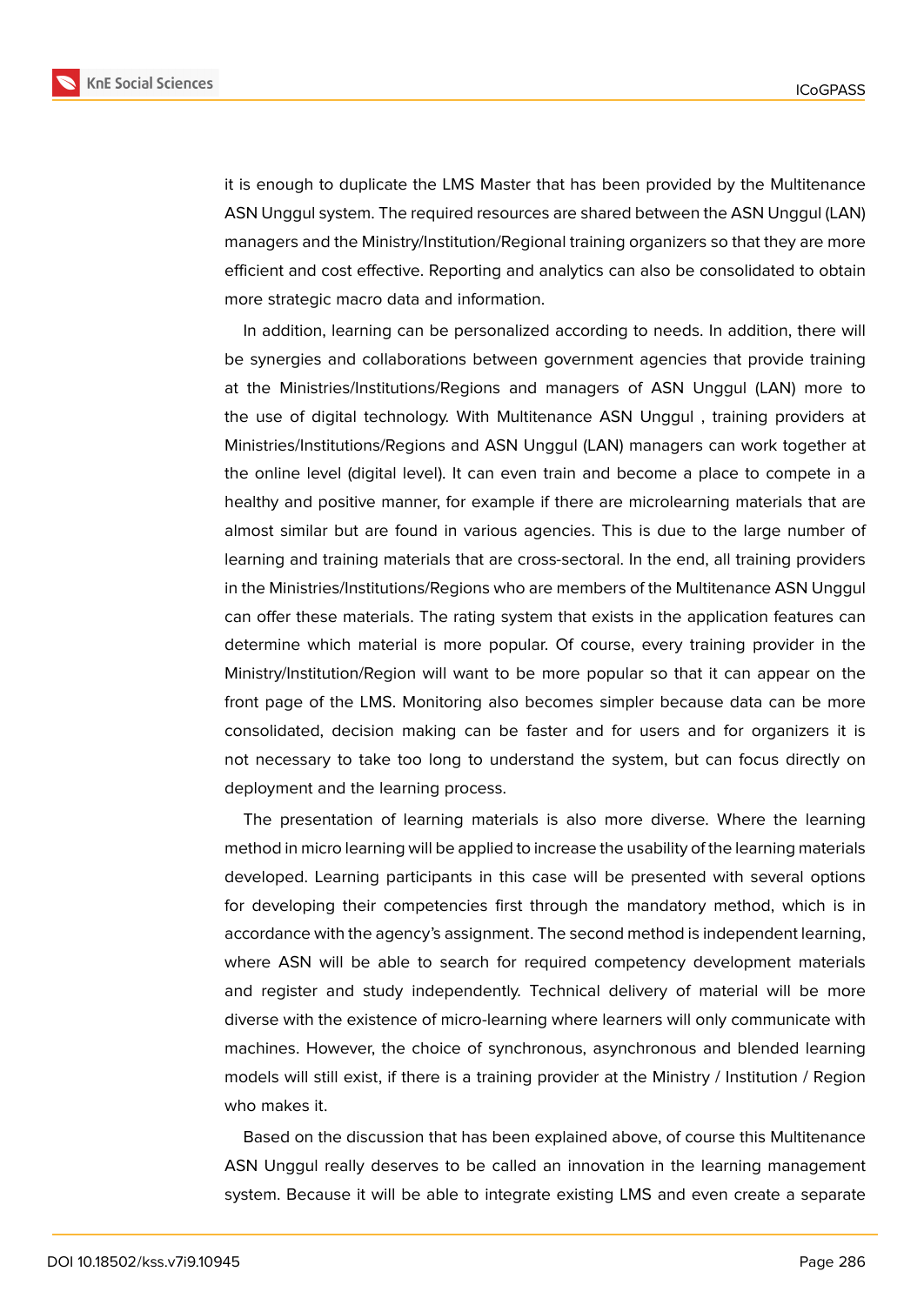

LMS that is directly connected to the data. With that in mind, learning management for the development of ASN competencies will be more closely monitored and have more variety and choices in accordance with the competencies to be developed. The driving factor is the motivation in itself to be able to perfect the Multitenance ASN Unggul to be better. While the inhibiting factors are challenges that must be resolved together, both technologically and from policy.

# **5. Conclusions and Recomendation**

The development of digital technology allows us to obtain any information needed to improve our performance as employees (ASN). The development of digital technology will bring the development of digital literacy and become an intermediary medium for literacy practices that can produce print-based texts. This makes it easier to find the sources of knowledge needed.

# **6. Conclusions**

.

The current source of learning is not only based on one source/direction, but must be encouraged so that the current generation can get it from several sources/various directions. In addition, the implementation using classical methods can also be encouraged to be non-classical. Therefore, digital literacy can be a process of developing competence that comes from several sources and is carried out non-classical and utilizes technological developments. There are various ways to do it, especially since the Covid-19 pandemic occurred. Employees are required to develop technology where employees can still develop our knowledge even though there is no class even through anything, anyone and anywhere. With the explanation regarding the development of the ASN Unggul and its features, the supporting and inhibiting factors as well as the stages of development of the ASN Unggul that have been presented previously, it can be concluded briefly that:

1. The Multitenance ASN Unggul system has features that can integrate other LMS and also create new LMS. This system will increase the effectiveness and efficiency of the ASN competency development process in the future. This system is still in the process of being perfected and needs further testing and thorough socialization so that the benefits are felt by involving training institutions of government agencies.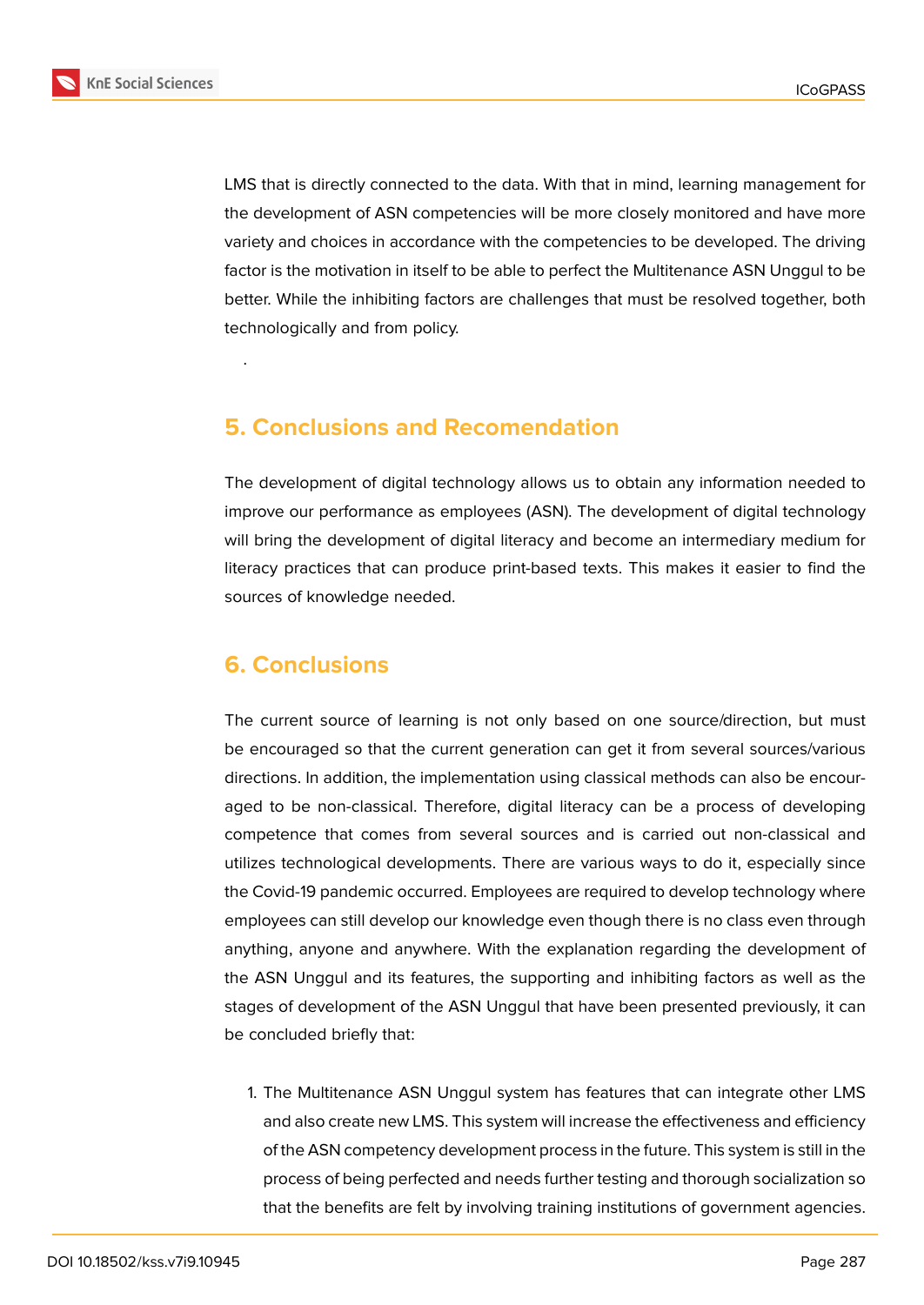

- 2. Some of the things that support multi-tenance ASN Unggul into learning management system innovations are the existence of the covid-19 pandemic that requires us to learn to adapt quickly, demands for flexibility in various learning processes, there is a new wave in learning tastes today, especially among millennial ASN, the direction of government policies tend to want to simplify, integrate, consolidate various kinds of resources
- 3. Some of the obstacles that hinder multitenance ASN Unggul into learning management system innovations are the proliferation of many and diverse LMS, the existence of silo effects from government training institutions, misperceptions about the concept of integration in Multitenance Unguul ASN and concerns about attribution in training implementation.
- 4. In its development, the ASN Unggul is carried out in stages where at the beginning of its development it was still a single-tenance LMS with basic training materials for Civil Servant Candidates (CPNS). And in the following year ASN Unggul single tension began to be implemented while also preparing several strengthening materials for Administrators Leadership Training Program (PKA) and Supervisory Leadership Training (PKP) and Level I and II Leadership Training. It was only in 2021 (currently) that a multi-tenance ASN Unggul was developed with a Massive Open Online Course (MOOC) delivery model and learning objects in the form of microlearning. Here, learning has begun to be mapped that can be developed using the microlearning method. Where in the following year will continue to improve the ability of LMS ASN Unggul such as the existence of SSO, develop data analysis, machine learning, make ASN Unggul into a national learning platform and integrate LMS other government agencies so that in the end ASN Unggul becomes an integrated Electron-Based Government System

# **7. Recomendation**

Some suggestions that can be given for further research in the context of realizing the implementation of ASN Unggul Multitenance which is an innovation of learning management systems are as follows:

1. This research can still be continued by other researchers by paying attention to the stages of developing ASN Unggul and how to evaluate the implementation of the Massive Open Online Course (MOOC) and learning objects in the form of microlearning in Multitenance ASN Unggul .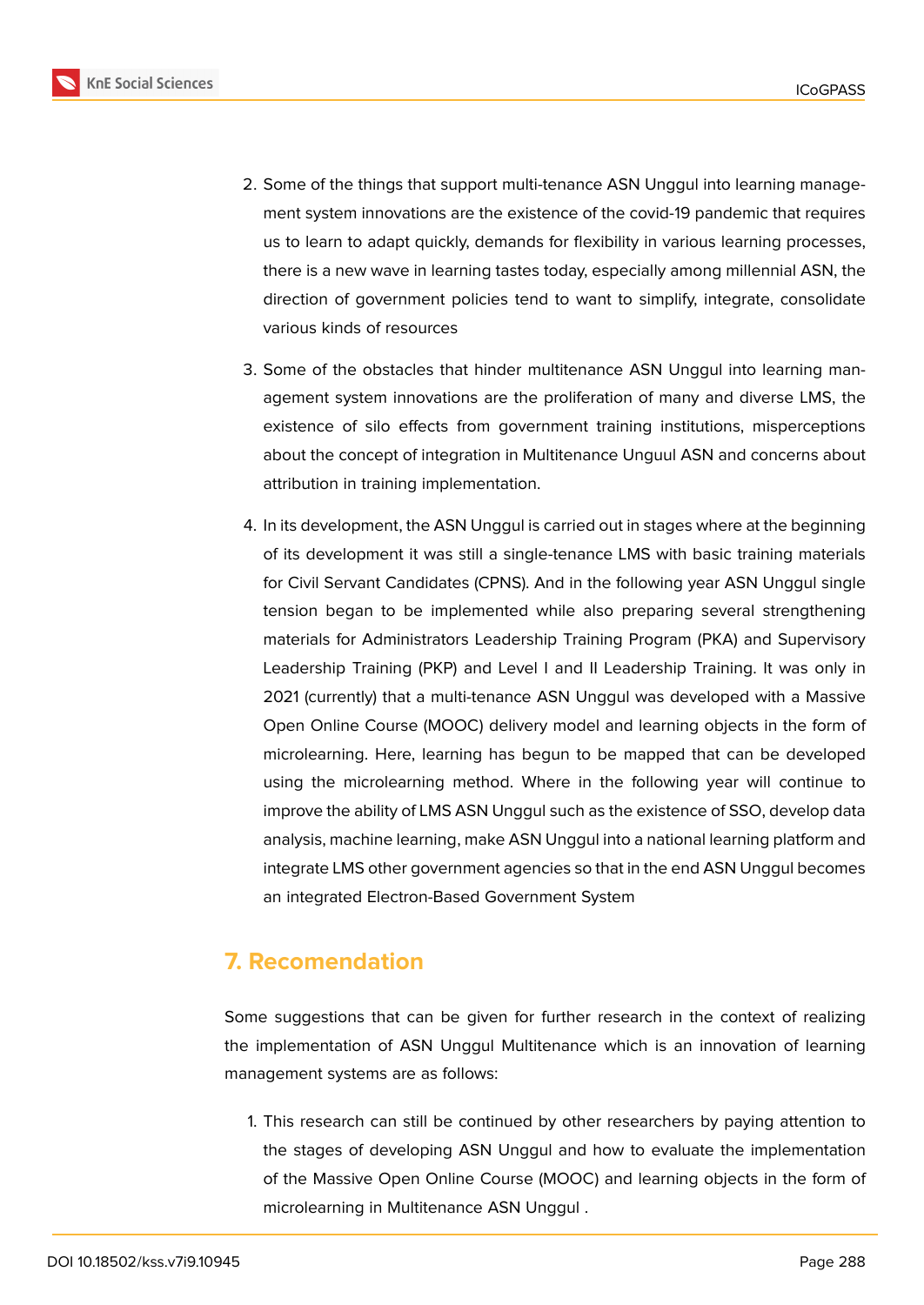

- 2. Multitenance ASN Unggul still needs to be socialized in a massive and structured manner so that its benefits can be more felt. In addition, each training institution can work together to develop material content that can be presented to ASN by taking into account the need for competency development to improve ASN performance and training to improve ASN life skills in facing the challenges of the times.
	- 3. Furthermore, it is necessary to carry out further monitoring of the implementation of this innovation so that it can be used for all ASN in Indonesia as well as policy rules so that Ministry/institution/regional training institutions can synergize to develop learning materials in Multitenance ASN Unggul .
	- 4. The development of ASN Unggul in the future requires an integration commitment from all stakeholders, both central and regional agencies, to join as tenants. Furthermore, this tenant will autonomously manage the integrated LMS and present learning content that will be enjoyed by ASN throughout Indonesia.
	- 5. It is necessary to compile and stipulate regulations to the leading sector related to the management of an integrated learning system that allows all institutions to be fully involved.
	- 6. ASN Unggul can also be integrated with other information data systems related to the development of ASN competencies to be able to see the extent or level of competency development of ASN.
	- 7. The development of ASN Unggul requires adequate facilities and infrastructure to accommodate all ASN in Indonesia to be involved in an integrated learning system.

# **Acknowledgment**

This paper is a piece of knowledge that we can summarize on the research that we have carried out from 2019-2021. The authors would like to thank our colleagues at the Center for Competency Development Technology – National Institute of Public Administration as the research team and administration team of the ASN Unggul platform development activities. from 2019 to 2021. Especially to the Head of the Competency Development Technology Center, Mr. Muhammad Firdaus and also the General Coordinator of the Competency Development Technology Center, Mr. Rudy Masthofani. Where this research study from our work unit is charged to the NIPA budget which is managed by the work unit.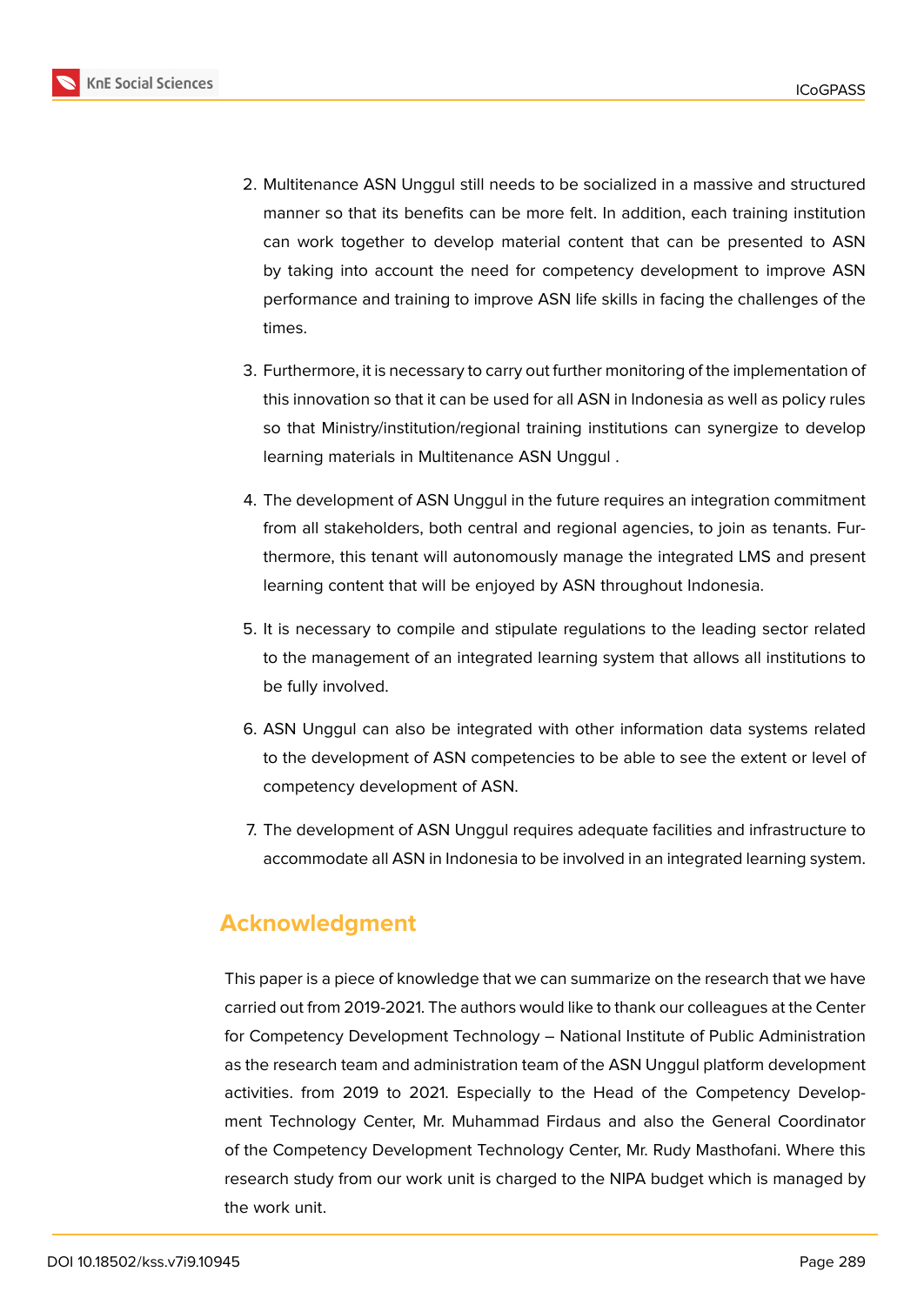

# **References**

- <span id="page-23-0"></span>[1] Sun P, Tsai R, Finger G, Chen Y, Yeh D. What drives a successful e-learning? An empirical investigation of the critical factors influencing learner satisfaction. Computers & Education. Amsterdam: Elsevier Ltd; 2008. https://doi.org/10.1016/j.compedu.2006.11.007
- <span id="page-23-1"></span>[2] Alias NA, Zainuddin AM. Innovation for better teaching and learning: Adopting the learning management system. Malaysian Online Journal of Instructional Technology. 2005;2:27-40.
- <span id="page-23-2"></span>[3] Van den Ban AW, Hawk HS. Agricultural extension. London: Lackwell Science; 2005.
- [4] Clark J, Guy K. Innovation and competitiveness. Viena: Technopolis; 1997.
- <span id="page-23-3"></span>[5] Hurley RF, Hult G. Innovation, market orientation, and organizational learning: An integration and empirical examination. Journal of Marketing. 1998;62:42-54.
- <span id="page-23-4"></span>[6] Lembaga Administrasi Negara. Direktori inovasi administrasi negara. Jakarta: LAN; 2014.
- <span id="page-23-5"></span>[7] Sartika D, Kusumaningrum M. Pengembangan kompetensi aparatur sipil negara di lingkungan pemerintah provinsi kalimantan timur. Jurnal Borneo Administrator. 2017;13(2):131-149. https://doi.org/10.24258/jba.v13i2.310
- [8] Rahman MA, Rustan A, Hidayah K. Evaluasi penerapan model pembelajaran e-learning pada pelatihan dasar calon pegawai negeri sipil. Jurnal Borneo Administrator. 2020;16(1):101-116. https://doi.org/10.24258/jba.v16i1.656
- [9] Tampubolon H, Sembiring S, dan Muchtar MA. Learning management system dengan menggunakan metode collaborative learning. Jurnal Dunia Teknologi Informasi. 2012;1(1):1-6.
- <span id="page-23-6"></span>[10] Dessler G. Human resources management.  $15<sup>th</sup>$  ed. Wall S, Surette B, editors. London: Pearson Education Limited; 2017.
- [11] Thoha M. Perilaku organisasi: Konsep dasar dan aplikasinya. Jakarta: Raja Grafindo Persada; 2012.
- <span id="page-23-8"></span>[12] Dubois DD, Rothwell WJ. Competency-based human resource management. Stern DJK, Kemp LK, editors. California: Davies-Black Publishing; 2004.
- <span id="page-23-7"></span>[13] Noe RA, Hollenbeck JR, Gerhart BA, Wright PM. Fundamental of human resource management: Gaining a competive advantage.  $6<sup>th</sup>$  ed. New York: McGraw Hill Education; 2016.
- <span id="page-23-9"></span>[14] Rasyid MUHA, Setiawardhana S. Evaluation management system berbasis web untuk mendukung penilaian tes onliene. Paper presented at: Seminar Nasional Aplikasi Teknologi Informasi; June 17th 2006; Yogyakarta, Indonesia.